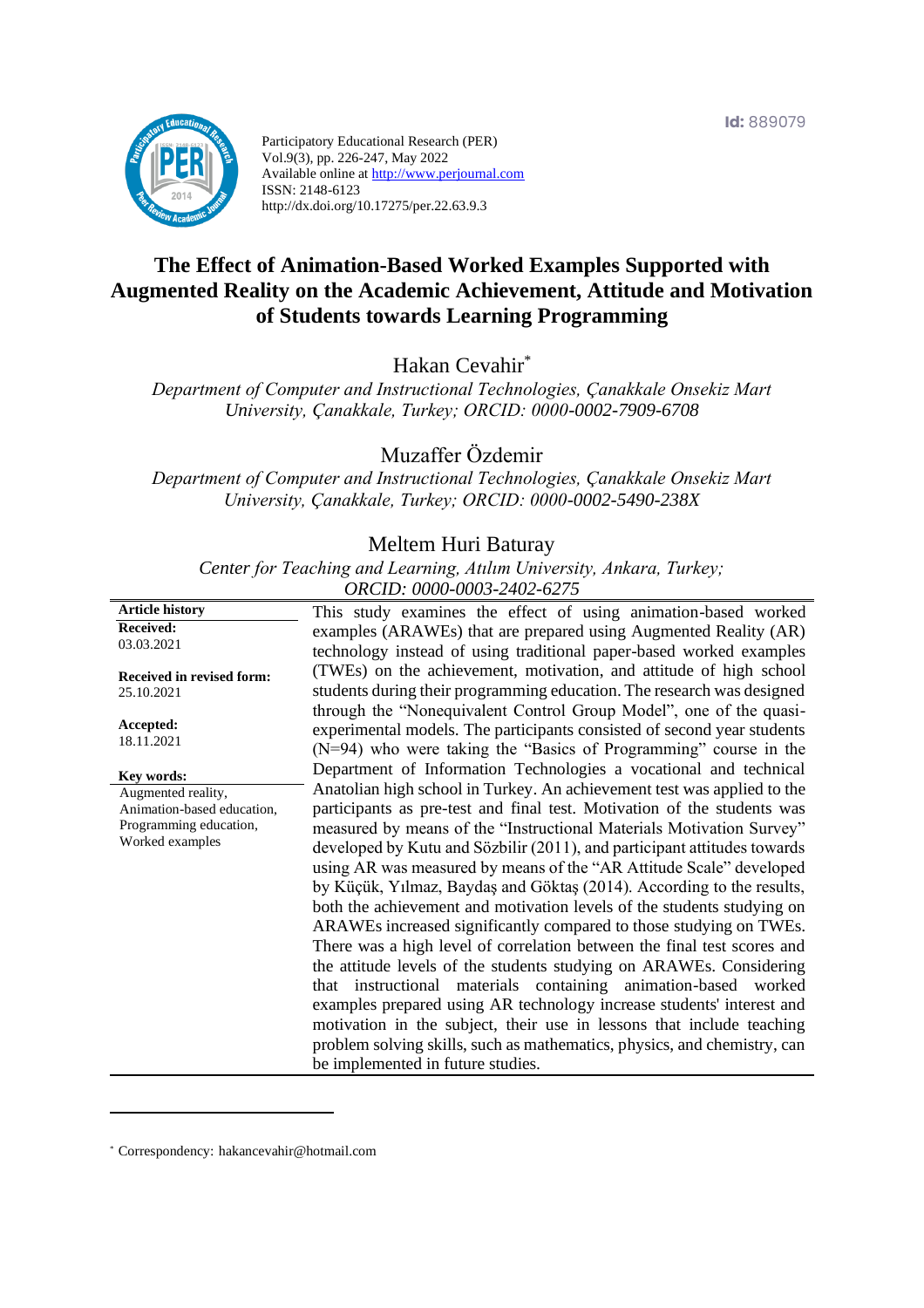#### **Introduction**

#### *Animation-Based Teaching*

Rieber and Kini (1991) describe animation as the presentation of images on a computer screen, following consecutively and quickly. Weiss, Knowlton and Morrison (2002) indicate that five features of animation help learning in terms of: (1) making teaching attractive, (2) attracting attention, (3) motivating students, (4) presenting information, and (5) giving explanations. Animation aims to visualize the subject taught and to create a mental model of the subject in the audience (Höffler & Leutner, 2007). Some research studies have been conducted investigating the effect of animation on students' learning (Betrancourt & Tversky, 2000; Hegarty et al., 2003; Moreno & Mayer, 2007; Tversky et al., 2002). These studies examined the effects of animation on students' participation levels and their mental learning processes and investigated the instructional effectiveness of animated and non-animated teaching materials on learning outcomes.

Höffler and Leutner (2007) reported some studies indicating how animation-supported teaching affects the students' learning outcomes positively compared to teaching with still images (Park & Gittelman, 1992; Thompson & Riding, 1990), while other studies indicated the opposite (Morrison & Tversky, 2001; Rieber & Hannafin, 1988; Rieber, 1989). Chiou et al. (2015) conducted an experimental study and found that instructional material enriched with animation together with multi-dimensional concept maps was better than multi-dimensional concept maps alone with respect to students' achievement, satisfaction, and retention. In the study of Luzόn and Letόn (2015), they suggest that the use of animation in instructional materials facilitates the cognitive processes, such as in selecting information, thus it promotes the students' learning ability. Berney and Betrancourt (2016) in their meta-analysis found that animation-based teaching materials had a positive effect on learning compared to materials containing still pictures. Daşdemir and Doymuş (2016) examined the effect of animation-based teaching materials on academic achievement, retention in achievement, and the scientific process skills development of students in science and technology lessons; it was found that these materials had a positive effect on these constructs. In a study in which student views on the use of animation in science lessons were examined, a positive and moderate relationship was found between students' use of animation and their attitude towards technology (Önal & Söndür, 2017). In another study, conducted by Rosen (2009), it was reported that animation-based content significantly and positively affects students' knowledge transfer and motivation towards science and technology lessons.

However, other studies reported that the educational use of animation did not affect learning positively or that the effect was limited. To exemplify, in an experimental study carried out Catrambone and Seay (2002) with 99 undergraduate students, the effect of animation on increasing the problem-solving performance for computer algorithms was examined. This study concluded that animation-enriched teaching materials did not significantly affect learning positively, and furthermore was found to support learning only moderately. In their study, Stebner, et al. (2017) reported that animation visualizes the subject more prominently compared to text-based teaching material, but it does not exert a significant effect on learning. Adesope and Nesbit (2013) compared the effect of animation-based concept maps with paper-based concept maps on learning and found no significant difference between the two learning materials.

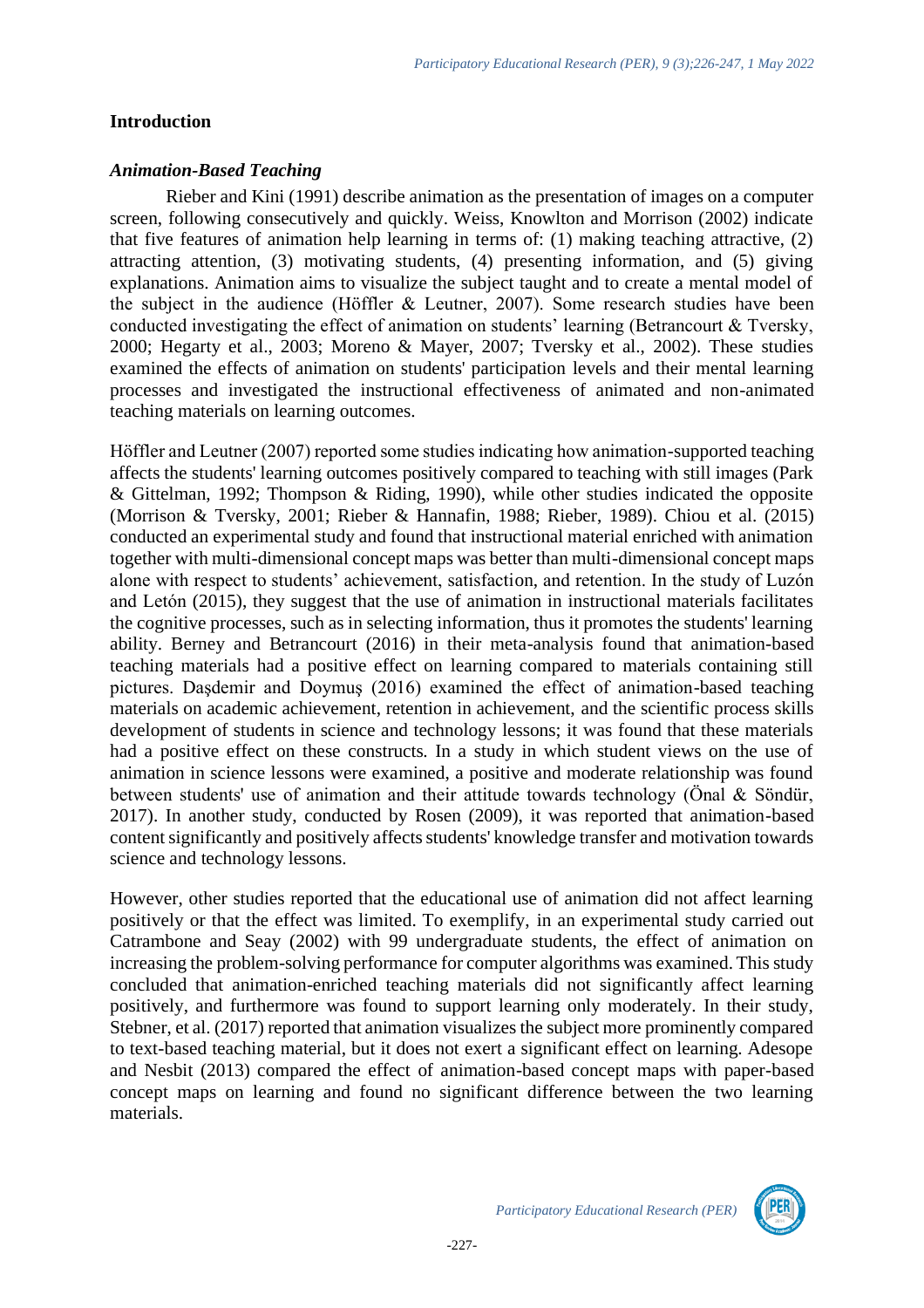#### *Worked Examples*

The "worked example" is a method that guides students by steps to the solution of a problem that was previously solved by a teacher or an expert with schematic drawings. It enables students to use the same methods to reach a solution (Schunk, 2011), and it improves students' problem-solving skills (Crippen & Earl, 2007). The worked examples allow students to conceive a problem and to apply their own strategies to solve this problem on their own, thereby helping them strengthen their sense of self-efficacy for achievement (Schunk, 1991). At the same time, we can say that worked examples are more useful for students who are in the first stage of skill development rather than those trying to improve their skills (Schunk, 2011).

In the current study, the worked examples are presented to students with Augmented Reality technology, unlike the traditional way, as today the rapidly emerging use of this technology in learning environments is regarded as a crucial element by many researchers in increasing learner's interest and motivation.

# *Teaching Programming*

Programming, which is the basis of today's technology and is considered to make an important contribution to the processing of information, has been included in the instructional curriculum of many countries (Ministry of Development, 2015; Sayın & Seferoğlu, 2016). Programming includes many complex processes such as writing, testing, and troubleshooting (Fesakis & Serafeim, 2009; Sobrino et al., 2020), and is considered a skill where learning and producing results is difficult (Cevahir & Özdemir, 2017; Lahtinen, Ala-Mutka, & Hannu-Matt, 2005; Saygıner & Tüzün, 2017). In addition, teaching programming is considered to significantly contribute to logical reasoning, which requires higher-level thinking skills such as problem solving, critical thinking, analytical thinking, and creativity (Sayın & Seferoğlu, 2016; Yıldız, Çiftçi & Karal, 2017).

Teaching programming is a challenging process from the point of view of the teacher and learner (Helminen & Malmi, 2010). In many cases, due to the teaching methods preferred by the teacher, students may experience several perceptual problems while learning programming (Erümit et al., 2018). Therefore, researchers have developed many innovative methods to support teaching programming and have tested the effectiveness of these methods (Kantaria et al., 2020; Malik et al., 2020; Nouri et al., 2019, Nordin, 2021, Van Merrienboer & Paas, 1990). A study conducted by Kantaria et al. (2020) developed a learning methodology for teaching Phyton language, one of the programming languages, and compared it with traditional learning methods in terms of learning performance. They concluded that the methodology they applied improved Phyton programming learning performance by 10-15%, compared to traditional methods.

Nordin (2021) examined the effectiveness of Java programming language for online teaching and found that achievement rates were similar to traditional teaching methods. Malik et al. (2020) compared the development of problem-solving skills of novice programmers using three different learning methods (e-learning, m-learning, and game-based learning). They reported that all of these three methods contributed positively to the development of algorithmic thinking skills in almost equal proportions. As can be seen, in most of the studies carried out to support teaching programming, methods such as e-learning, m-learning or game-based learning have been employed.

Besides this, there are also studies that used the animation-based teaching method in teaching

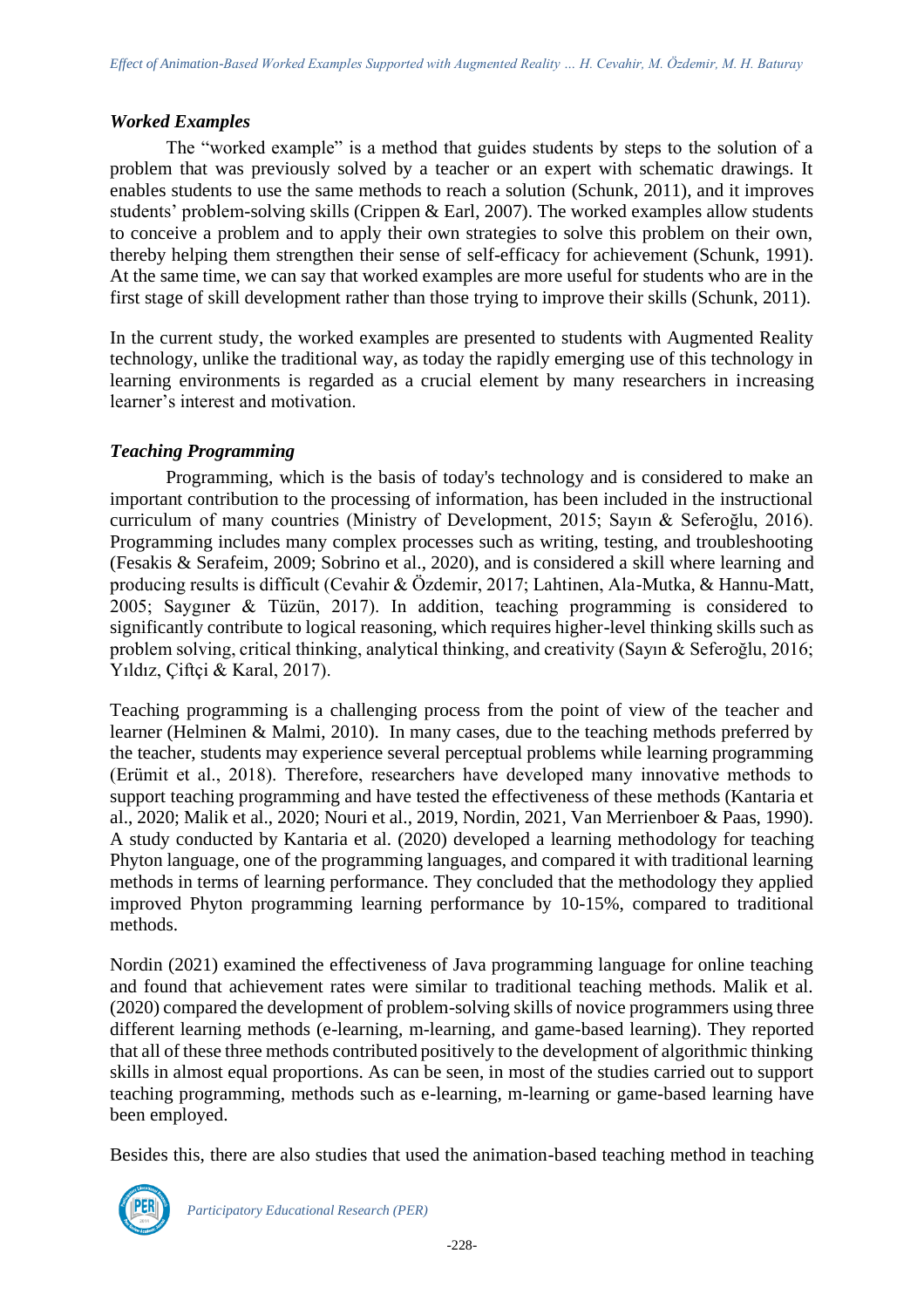programming (Jawad et al., 2018; Matsuma & Shindo, 2001; Rudder et al., 2007; Végh, 2016). To sum up, these studies have indicated that animation-based teaching methods have a positive effect on teaching programming.

In addition, it can be said that studies on the use of worked examples in teaching programming are limited (Abdul-Rahman & Boulay, 2014; Van Merrienboer & Paas, 1990; Zhi et al., 2019a; Zhi et al., 2019b). These studies stated that use of worked examples in teaching programming contributed positively to the students' learning.

# *Use of Augmented Reality in Education*

Augmented Reality (AR) enables the integration of 3D virtual objects into the real world simultaneously (Azuma, 1997). AR technology aims to change people's interaction and experience with the real world by enriching the context with virtual objects including images such as pictures, texts and animations. AR technology enabling the integration of real world and virtual objects can be used on desktop, laptop, mobile and tablet computers as well as monitored through head mounted displays (Kirner, Reis & Kirner, 2012). It can be assumed that the capabilities of AR will be one of the most fascinating technologies used in education in the near future.

There are many studies that state the positive effects of AR technology use in education, such as its effect on: (a) students' problem-solving skills in maths and science (Hodhod et al., 2014; Lin, et al., 2013), (b) students' perceived ease of use and enjoyment (Wojciechowski & Cellary, 2013), (c) the achievement and motivation of students (Ersoy, Duman, & Öncü, 2016; Ibáñez et al., 2014), and (d) flow experience in an activity (Ibáñez et al., 2014). In the light of these studies, it can be said that teaching materials and environments containing AR technology contribute positively to students' learning. This could have stemmed from the intense interest of students towards AR, which positively affects their motivation and increases their desire to learn.

As can be seen from the research studies, AR technology provides some advantageous features in the context of traditional teaching by enriching it; it presents an enriched learning experience; it helps students to focus on the subject by making it more attractive; it increases the motivation of learners; it helps to concretize abstract concepts in the students' minds; it requires students to utilise their higher order thinking skills; and it facilitates students' remembering of learnt items (Abdüsselam, 2014; Taşkıran, Koral, & Bozkurt, 2015; Uluyol & Eryılmaz, 2014). However, as AR's ability to combine physical and virtual learning experiences increase, there is a need for strategies that help teachers how to teach with augmented reality effectively; design principles on how to design AR instructional materials effectively; and give guidance for students on how to use AR instructional materials effectively in their learning.

# *Motivation*

Motivation is considered as an important factor that creates a triggering and driving effect on the individual in the emergence of a behaviour and completing a learning process (Bacanlı, 2003; Morgan, 2005). Fidan (1997) defines motivation as a state of empowerment that leads individuals to do a certain activity by contributing cognitively, affectively, and psychologically. According to Akbaba (2006), motivation is one of the most prominent constructs of the teaching process. Also, according to Freedman (1997), motivation plays a large role in a student's achievement.

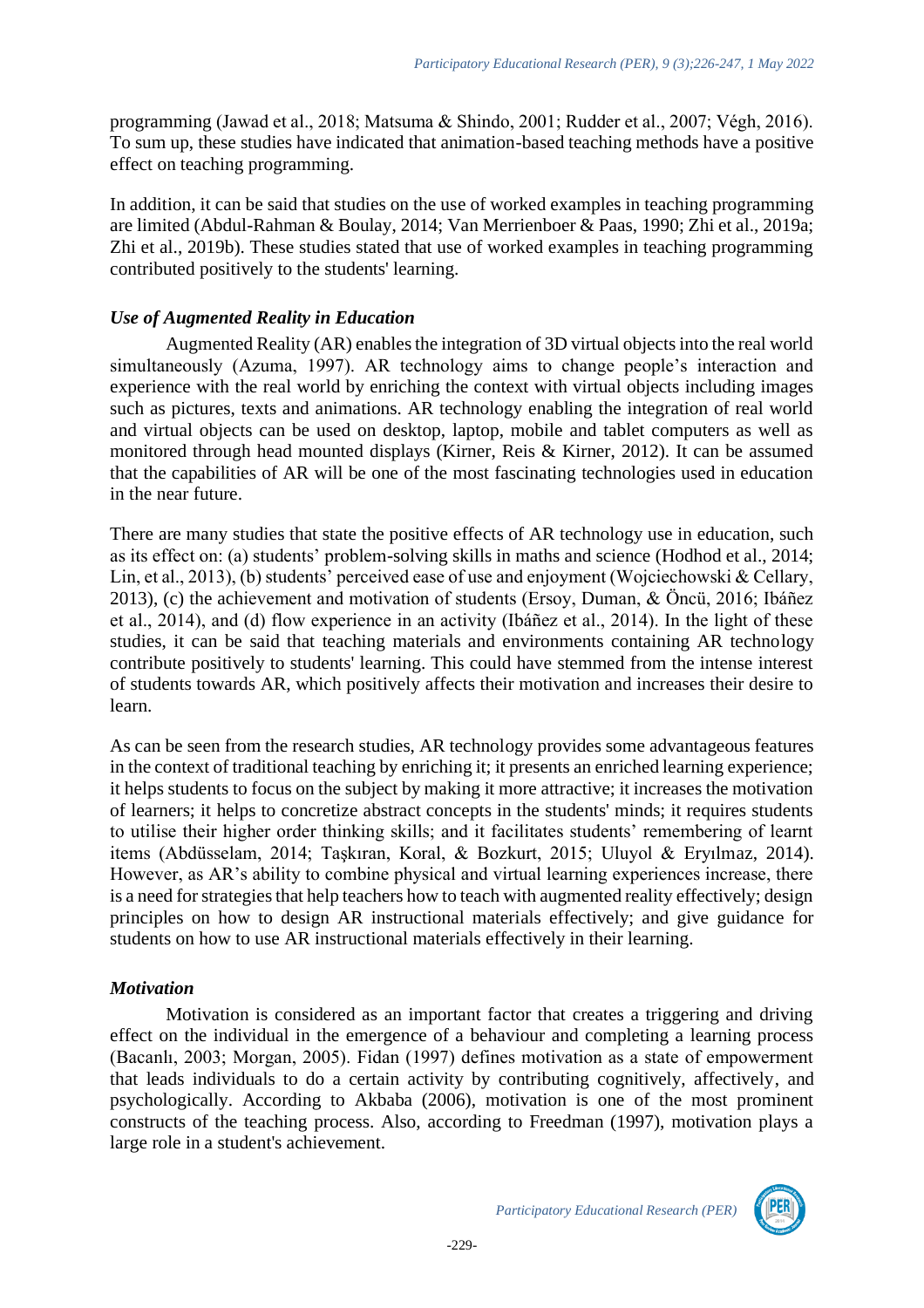Based on its importance in educational environments, motivation is an important phenomenon which has two dimensions, internal and external (Akbaba, 2006). Intrinsic motivation is the result of affective processes that direct the individual to perform a behaviour. Intrinsic motivation is defined as feeling the need to learn and a sense of achievement (Ryan & Deci, 2000). Intrinsic motivation is the result of affective processes that direct the individual to a behaviour (Collins & Amabile, 2007). Extrinsic motivation, on the other hand, is the motivation that emerges with effects such as avoidance of punishment and a sense of competition and appreciation; this is used for the realization of external goals (Akbaba, 2006; Amabile, 1983).

Keller (1983) developed the ARCS (Attention, Relevance, Confidence and Satisfaction) model after analysing various research studies on motivation (Akbaba, 2006). The attention dimension in the model emphasizes the importance of the student's attention to the lesson. The relevance dimension establishes the link between course content and the student's interests, needs and expectations. The confidence dimension includes the process of recognizing the necessary personal benefits of the student from the course and focusing on them. Finally, the satisfaction dimension is about how well the education meets the student's expectations. Keller (1983) suggests that motivation is an important variable for an effective instructional design and students can gain higher achievement if their motivation for learning is provided for (Acar, 2009; Salı, 2002).

# **Importance of Current Study**

It is possible to come across studies that propose solutions for the problems encountered in teaching programming (Bayman & Mayer, 1983; Gomes & Mendes, 2007; Kantaria et al., 2020; Kinnunen & Malmi, 2008; Malik et al., 2020; Mhashi & Alakeel, 2013; Nouri et al., 2019; Nordin, 2021; Tan et al., 2009; Van Merrienboer & Paas, 1990). In many of these studies, the achievement and motivation of students learning programming were compared in terms of methods such as e-learning, m-learning, or game-based learning. However, there are a limited number of studies on the use of worked-examples and animation-based teaching methods in teaching programming and there are no studies on the use of these methods. The workedexamples method allows a student to follow the same path that an expert follows while working. In this way, it becomes easier to learn a difficult topic (Schunk, 2011). In addition, the animation-based teaching method makes the teaching interesting by drawing students' attention to the phenomenon they are learning and thus motivating them (Weiss, Knowlton & Morrison, 2002).

The current study investigates the effect of using a mixed method combining both animationbased learning and worked-examples for teaching programming, which is accepted to be somewhat difficult and complex. In addition, the animations developed within the scope of this study were presented to students by using AR technology.

AR technology, which is one of the next generation technologies with stimulating features, allows one to present virtual information together with real learning materials in an interactive way. Therefore, students do not lose touch with the traditional working papers they are accustomed to and are not detached from their usual learning environment and materials.

# **Aim of this Study**

The aim of the current study is to examine the effects of instructional materials including Animation-based Worked Examples presented with AR technology in teaching programming

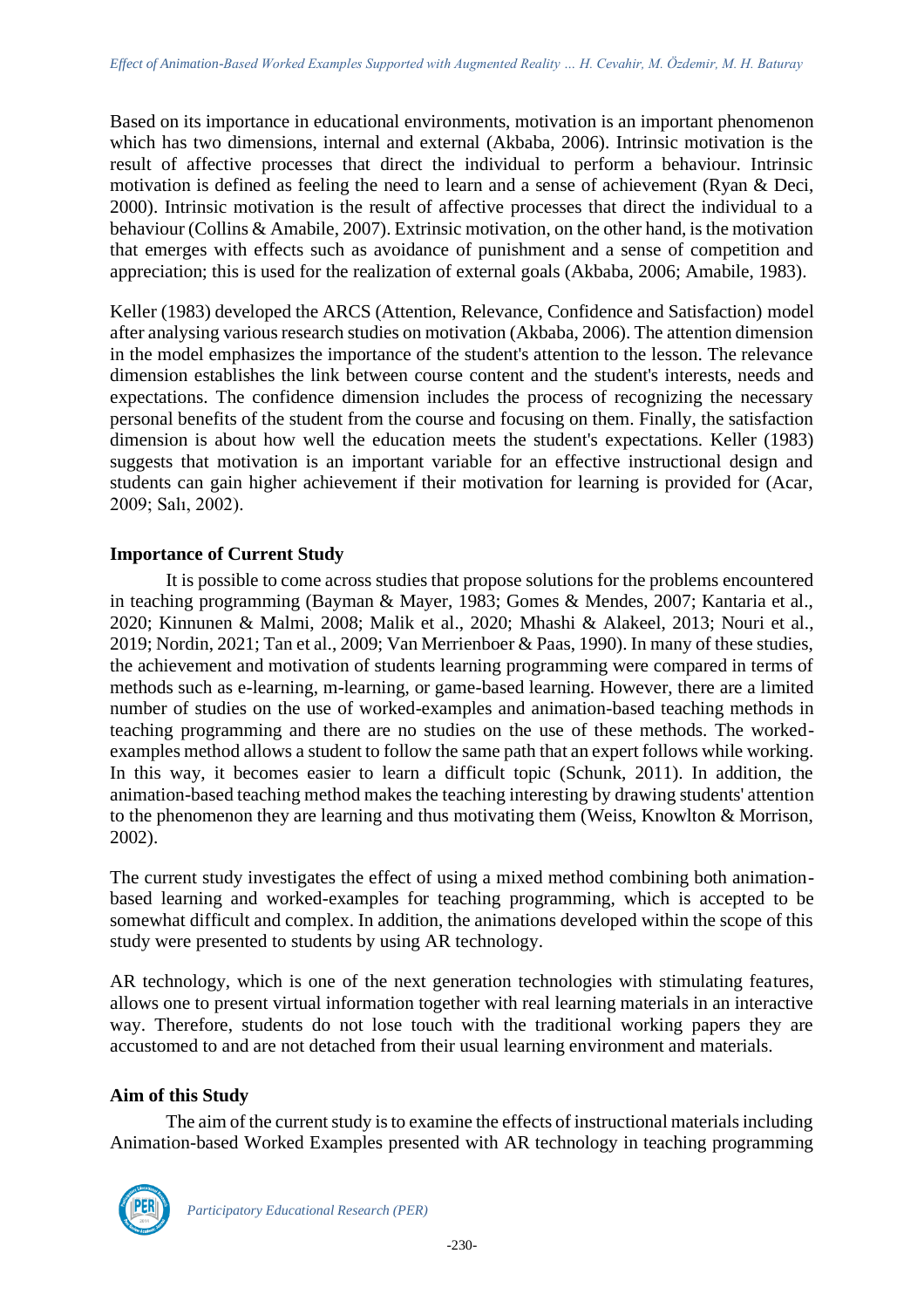on the academic achievement, attitudes, and motivation of students. Thus, the following three research questions will be investigated:

- (1) Is there a significant difference in the students' academic achievement while learning through Animation-based Worked Examples (ARAWE) and Traditional Worked Examples (TWE)?
- (2) Does the motivation of students who are learning through ARAWE and TWE:
	- (a) have a meaningful difference in terms of the "Attention-Relevance" submotivation dimension?
	- (b) have a meaningful difference in terms of the "Confidence-Satisfaction" submotivation dimension?
- (3) Is there an association between achievement and attitude levels of students using ARAWE?

#### **Method**

A non-equivalent control group design from quasi-experimental models was used in the research. This model was preferred as the students were assigned to either the control or experimental groups.

#### *Participants*

The participants consisted of second year students  $(N=94)$  who were taking the "Basics" of Programming" course in the Department of Information Technologies at a vocational and technical Anatolian high school in Turkey. The Quota Sampling method is a non-probability sampling method where the researcher defines a quota for each group and as s/he reaches the number defined, s/he performs random sampling (Altunışık et al, 2005; Erişti et al., 2013). Demographics related to the participants are given in Table 1.

|  | Table 1. Demographics of participants in study. |  |  |  |
|--|-------------------------------------------------|--|--|--|
|--|-------------------------------------------------|--|--|--|

|        | <b>Experimental Group</b> |        |      | <b>Control Group</b> |  |  |
|--------|---------------------------|--------|------|----------------------|--|--|
| Gender | <b>Male</b>               | Female | Male | Female               |  |  |
|        | ے ر                       |        | 24   |                      |  |  |
| TOTAL  |                           |        |      |                      |  |  |

#### *Data Collection Tools and Material*

The following tools were used for data collection in the study.

#### *Achievement Test*

An achievement test on the subject of the "For" loop in the "Basics of Programming" course was developed to be used as pre-test and post-test. The Cronbach Alpha calculated for the achievement test was .96. This test was applied as a pre-test prior to the application and as a post-test after the application.

The achievement test used in the study was developed specifically for the topic "For loop" of the course "basics of programming" and developed by following the steps in Figure 1. Two sample questions (Q) of the developed achievement test are as follows (translated from Turkish);

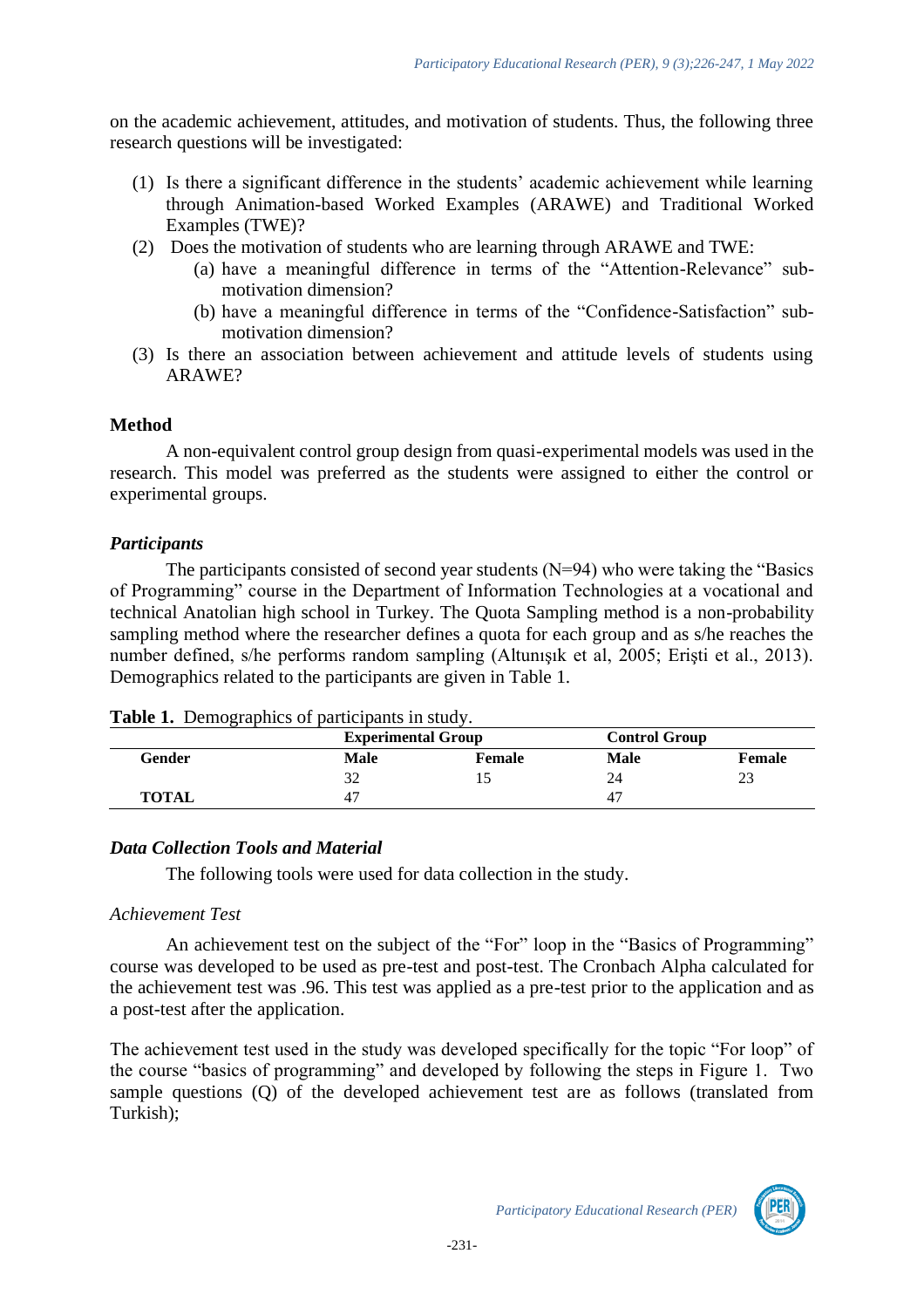Q1 (15 points): Write the statements of "for loop" that calculate the sum of the numbers between 10 and 50.

Q2 (15 points): Below are the program codes written from the keyboard as a number entered from the keyboard. Explain why "for-loop" is used to solve this problem.

```
Console.Write ("Enter the text:");
String myText = Console.ReadLine();
Console.Write("number :");
int myNumber = Convert.ToInt32(Console.ReadLine());
for (int i=1; i \le myNumber; i++)
{
              ConsoleWriteLine(myText);
}
```
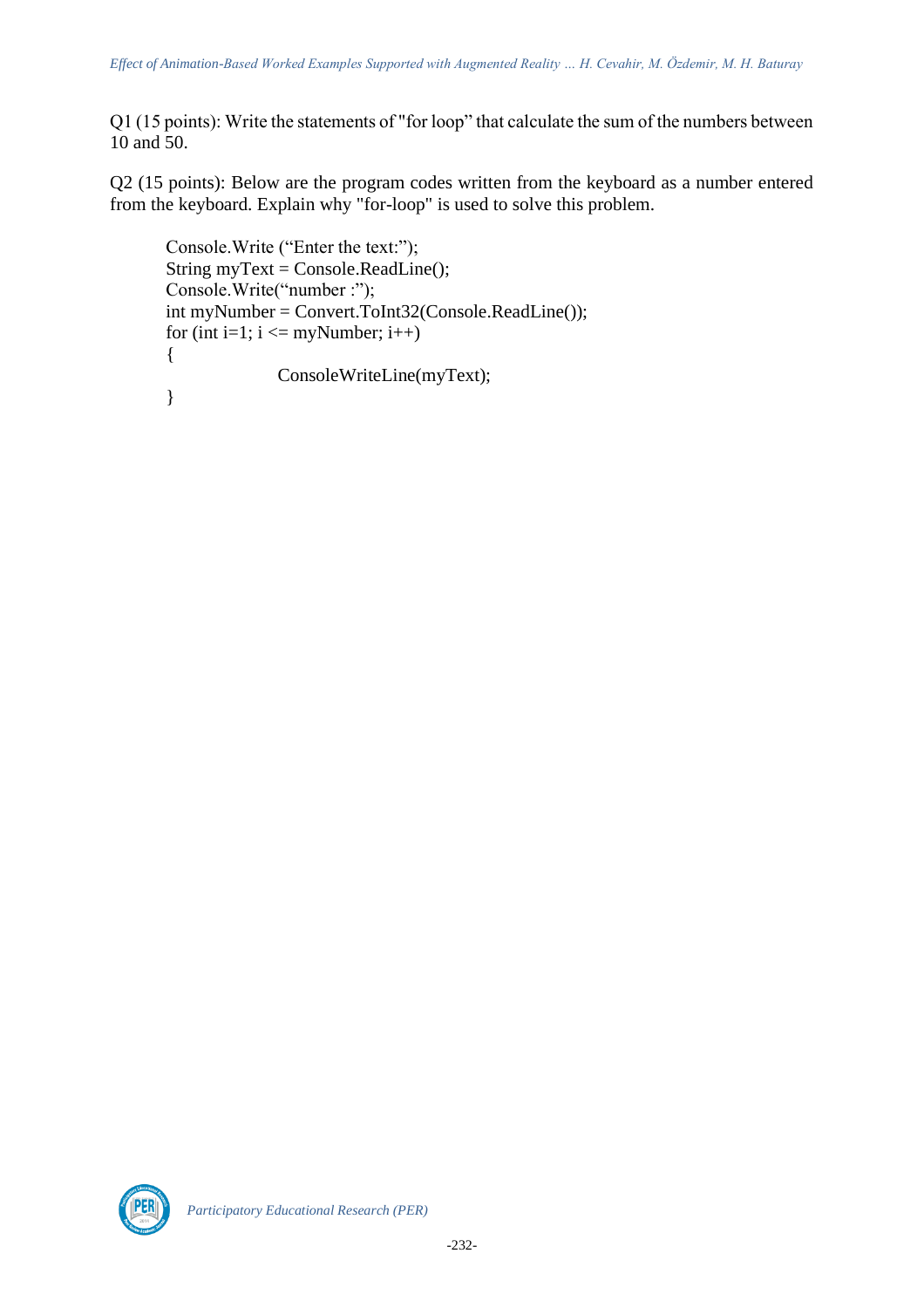|                         | • Learning outcomes related to the issue were determined and a table of<br>specifications was prepared                                                                                                                                                                                                                                                                        |
|-------------------------|-------------------------------------------------------------------------------------------------------------------------------------------------------------------------------------------------------------------------------------------------------------------------------------------------------------------------------------------------------------------------------|
| $\overline{\mathbf{2}}$ | • 10 open-ended questions were prepared to match the learning outcomes                                                                                                                                                                                                                                                                                                        |
| 3                       | • In the first step to determine the validity of the test, the opinion of three<br>subject area experts (Computer and Instructional Technology Education)<br>were collected                                                                                                                                                                                                   |
| 4                       | • In the next step for validity, a Turkish language expert's opinion was taken                                                                                                                                                                                                                                                                                                |
| 5                       | • Finally, for validity, the opinion of a assessment and evaluation expert was<br>carried out.                                                                                                                                                                                                                                                                                |
| 6                       | A pilot implementation was carried out with 10 students to determine the<br>problems that may arise during the implementation of the achievement test<br>in the real implementation                                                                                                                                                                                           |
| 7                       | According to the feedback received from the students during the Pilot study,<br>two Question items were removed from the test. The final version of the<br>achievement test was put forward with the remaining 8 questions. The exam<br>time was set to 40 minutes.                                                                                                           |
| 8                       | • Interrater reliability was examined $(r=0.96)$                                                                                                                                                                                                                                                                                                                              |
| 9                       | Construct validity of the achievement test was examined. As a result of the<br>achievement test delievered to students who already learned the subject or<br>did not learn it, the difference between achievement levels were significant<br>in favor of the students who learned the subject $(t(70) = 35.120; p<0.05,$<br>$\eta$ <sup><math>\gamma</math></sup> 2= 0.952 ). |
| 10                      | • Internal consistency was examined for test reliability (Cronbach alfa=0.92)                                                                                                                                                                                                                                                                                                 |
| 11                      | Achievement test was delivered to 120 students with two-week intervals<br>using the test-repeat-test method (pearson product-moment correlation<br>coefficient, $r=0.78$ )                                                                                                                                                                                                    |
|                         |                                                                                                                                                                                                                                                                                                                                                                               |

**Figure 1.** Development stages of the Achievement Test.

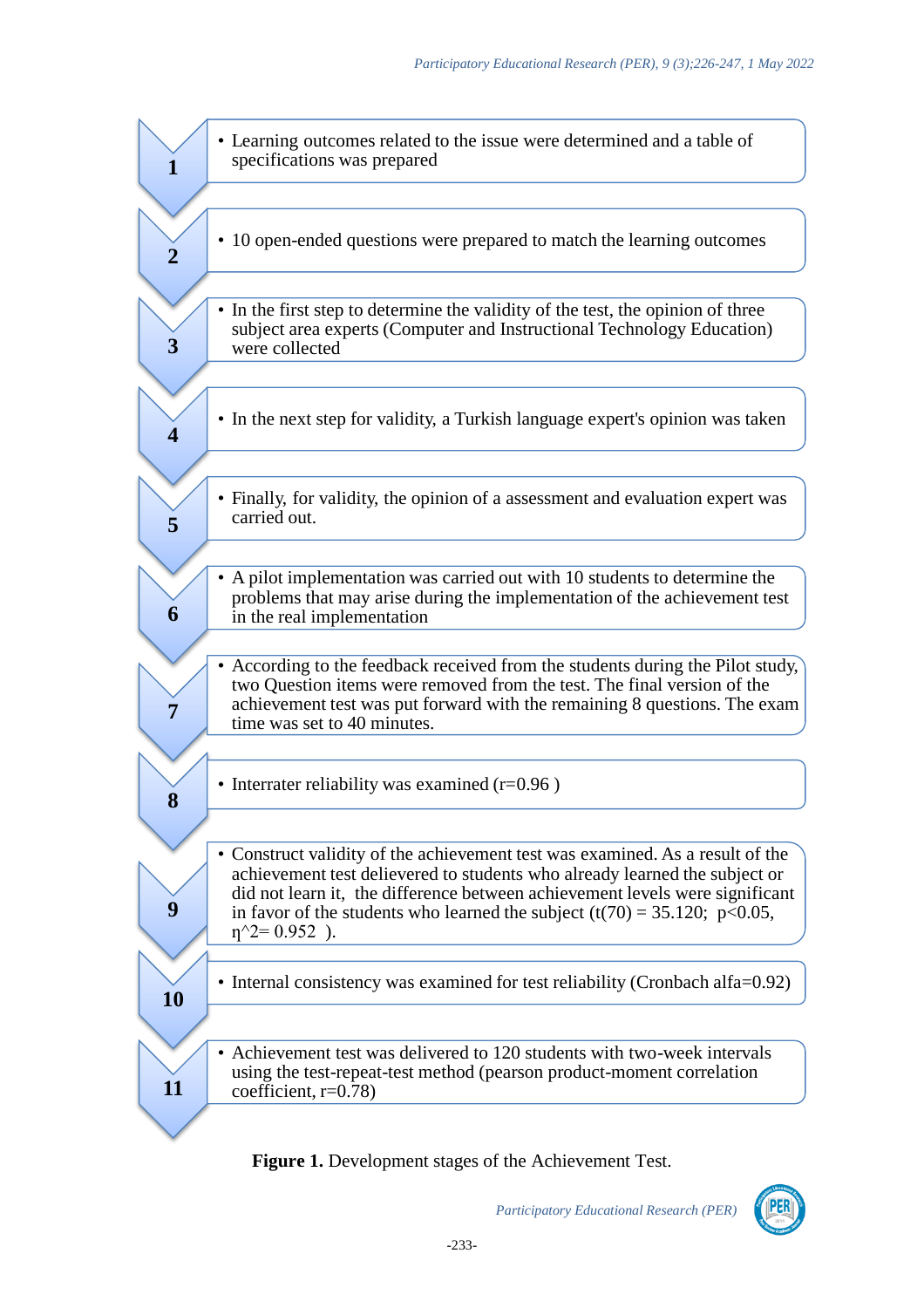#### *Motivation Scale*

To measure how students are motivated by the instructional materials, the "Instructional Materials Motivation Survey" (IMMS) developed by Keller (1983) was used. Kutu and Sözbilir (2011) adapted this survey into Turkish. The original scale consists of four-dimensions (attention, relevance, confidence, satisfaction) and 36 items. The survey applied to a total of 262 students by Kutu and Sözbilir (2011) was designed in two dimensions, "Attention-Relevance" and "Confidence-Satisfaction" and included 24 items (Cronbach Alpha= 0.83). There are 19 positive and 5 negative items in the survey.

# *AR Applications Attitude Scale*

The Augmented Reality Applications Attitude Scale (ARAAS) prepared by Küçük et al. (2014b) was applied in order to measure the students' attitudes towards AR (Augmented Reality), since the students were learning via instructional materials prepared with AR technology (Cronbach Alpha= 0.83). This Likert scale consisted of 15 items in total, 9 positive and 6 negative items. The sub-dimensions of ARAAS are "the use satisfaction", "the use anxiety", and "the use willingness". The "the use satisfaction" measures the satisfaction level of students regarding the use of AR applications; "the use anxiety" dimension measures the anxiety level of students while they are using AR applications, and "the use willingness" measures the willingness level of students to use AR in the future (Küçük et al., 2014b).

# *ARAWE and TWE Materials*

Within the scope of this study, two different teaching materials were developed to teach the "for-loop" subject, one of the basics in teaching programming. The animations of the teaching materials were prepared in the Microsoft PowerPoint program. The animations created were converted to video format and spoken by a voice-over specialist. The Augmented Reality software used in the presentation of these animations was VUFORIA and UNITY.

The paper based TWE material was developed using the worked examples method. The subject content in the TWE material was equated with the ARAWE material. Finally, the TWE material was converted to pdf file format. Thus, two teaching materials were prepared with the same subject content and narration method, but different presentation styles (TWE and ARAWE).

In the study, ARAWE (Figure 3) for the experimental group and TWE material (Figure 2) for the control group were designed to teach students the subject "For" loop in Basic Programming. Both materials were prepared in the form of worked examples. The required explanations about the examples were given in small letters and alphabetical order to the students in the TWE material (Figure 2). ARAWE material was prepared with AR-based animation technology. Here, explanations about the examples in the TWE materials were presented to the students step by step in the form of animations. In addition, narrators were also used in these animations (Figure 3).

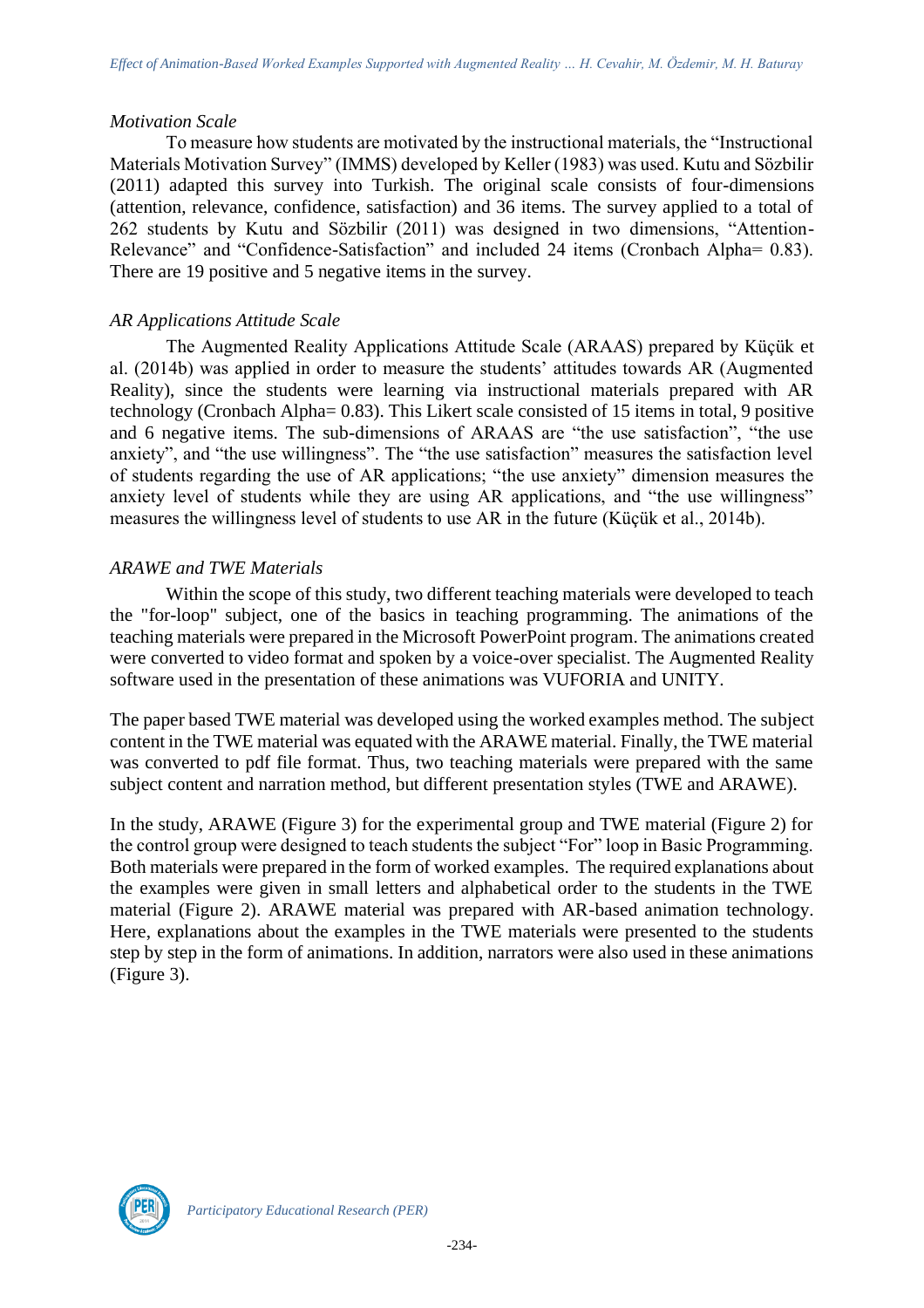**Sample 1:** Write the "for loop" statements that display the counter values between 1 and 3 on the screen. **Answer:** for (int i=1;  $i<=3$ ;  $i++)$  $\mathcal{L}_{\mathcal{L}}$ Console.WriteLine ("Count =  $\{0\}$ ", i);  $\mathcal{F}$ **Step-by-Step Explanations on the Solution** Step 1 **Explanations for Step 1** Start a) At the begining of the "for loop" statement, the variable "i" is  $\circledast$ **G** (c assigned to integer type, condition has "i" is in initially i=1 been met integer type **D** Initially, the variable "i" was assigned the value "1". for (  $i=1$  $i \lt = 3$ int  $i++$  $\bullet$  The i <= 3 condition was tested. G) The specified condition has been entered the loop Console ł met. **C** Entered the loop. Console.WriteLine("Count={0}", i); Count=1 With the help of the ł Console.WriteLine statement. "Count=1" is written to the console. Value of variable "i" increased  $by<sub>1</sub>$ .

**Figure 2.** Text-based description of the problem's first step solution in TWE material.

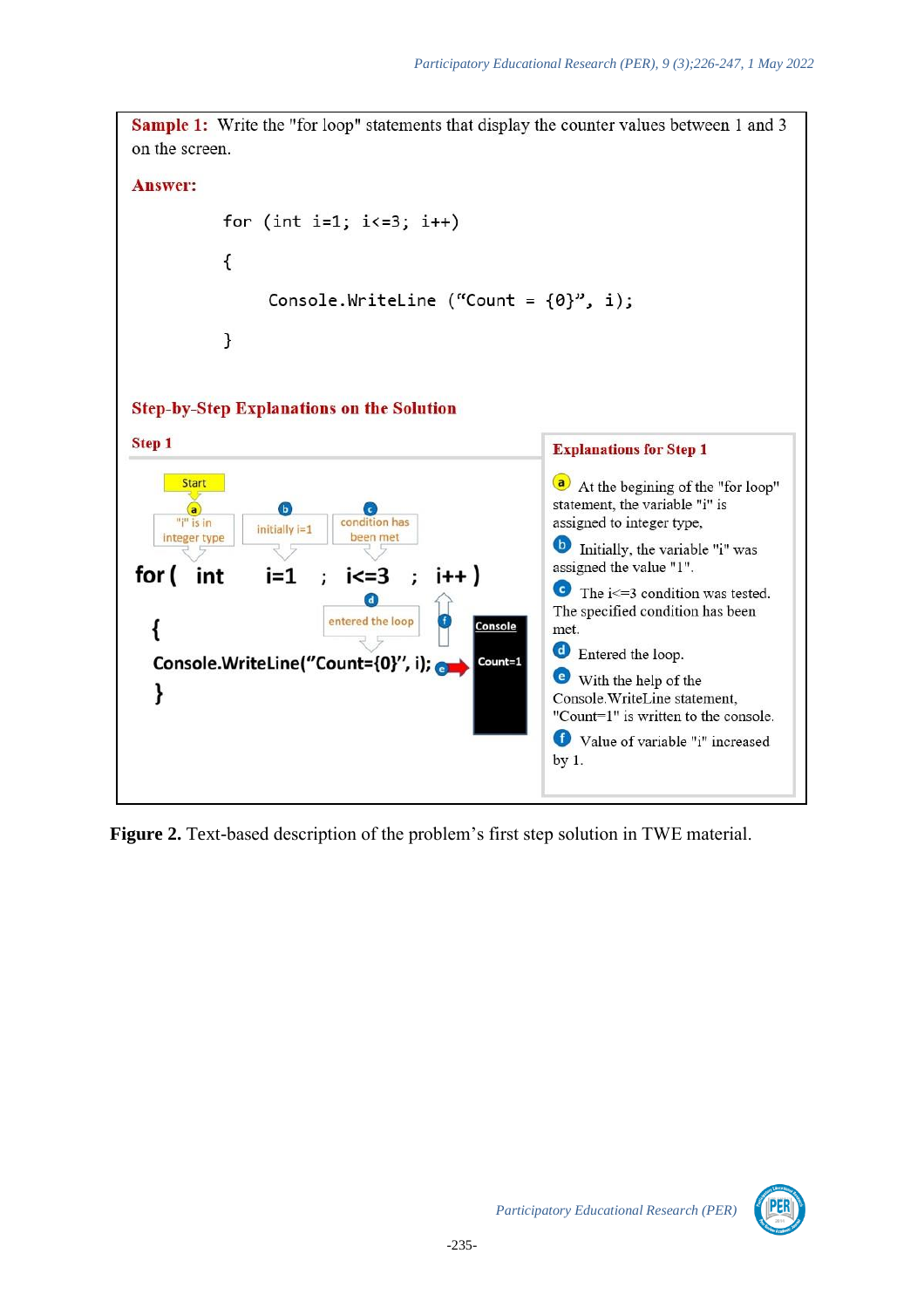

**Figure 3.** Sample animation visuals of the problem's first step solution in ARAWE material. (a) A marker that enables the display of AR-based animations by mobile devices, (b) Animation player, and (c, d, e, f, g, h) sample images proceeding with narrator's voice.

# *Data Analysis*

In analysis of the quantitative data of the research, the SPSS program was used to obtain the arithmetic mean, standard deviation, and t-tests. As the pre-test scores did not indicate normal distribution, a Mann-Whitney U test was performed. After the implementation, an independent sample t-test was run to compare the academic achievement and motivation subdimension scores of the groups. The correlation between the sub-dimensions of ARAAS and the post-test scores of each group were examined by calculating Pearson Correlation Coefficients.

#### *Procedure*

The experimental group students all had smartphones which could run AR applications. All these students were supplied with a headphone so that they did not disturb each other while listening to the narrative explanations in ARAWE (Figure 4). The application, which lasted for two weeks, was conducted in two different classrooms. The intervention was conducted in the second week. The experimental group students studied the subject for three hours with ARAWE material while the control group students studied the subject with TWE material (Figure 4).

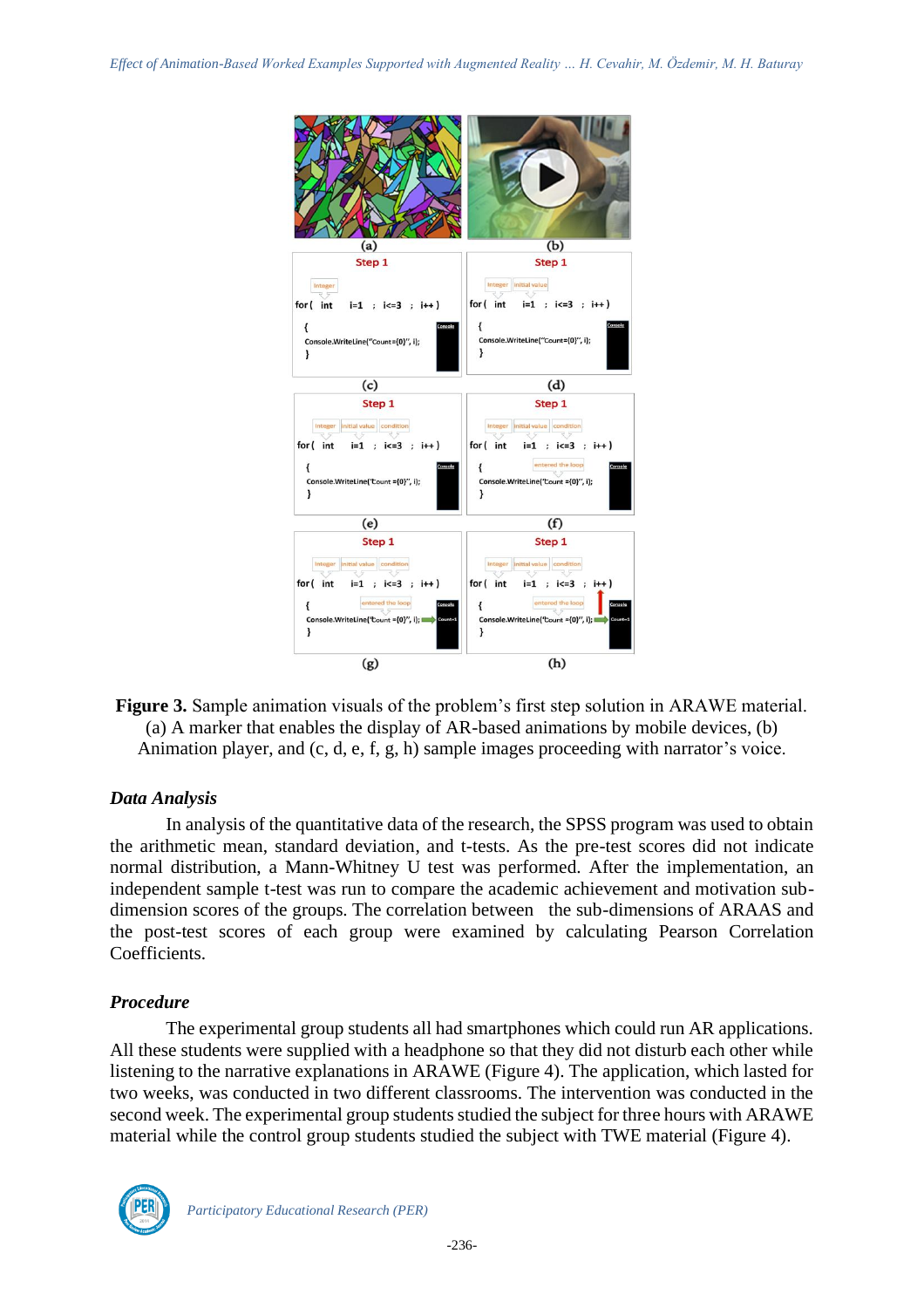

**Figure 4.** Student studying with ARAWE (left) and TWE (right).

At the end of the three-hour intervention, students were allowed to rest for 10 minutes, then a post-test was conducted to determine their achievement levels within a period of 40 minutes. Later, an IMMS survey was conducted. In addition, the AR Applications Attitude Scale was delivered to determine the AR attitude levels of the experimental group students. All interventions in both groups lasted for 20 minutes. The research design is indicated in Figure 5.



**Figure 5.** Data Collection Timeline.

# **Results**

A pre-test was implemented to measure the achievement levels of the experimental and control group students in the first week. As the pre-test scores did not indicate a normal distribution, Mann-Whitney U test was conducted. No statistical difference was found according to the pre-test scores of both groups of students (U=1091.50,  $z=-0.103$ ,  $p>0.05$ ).

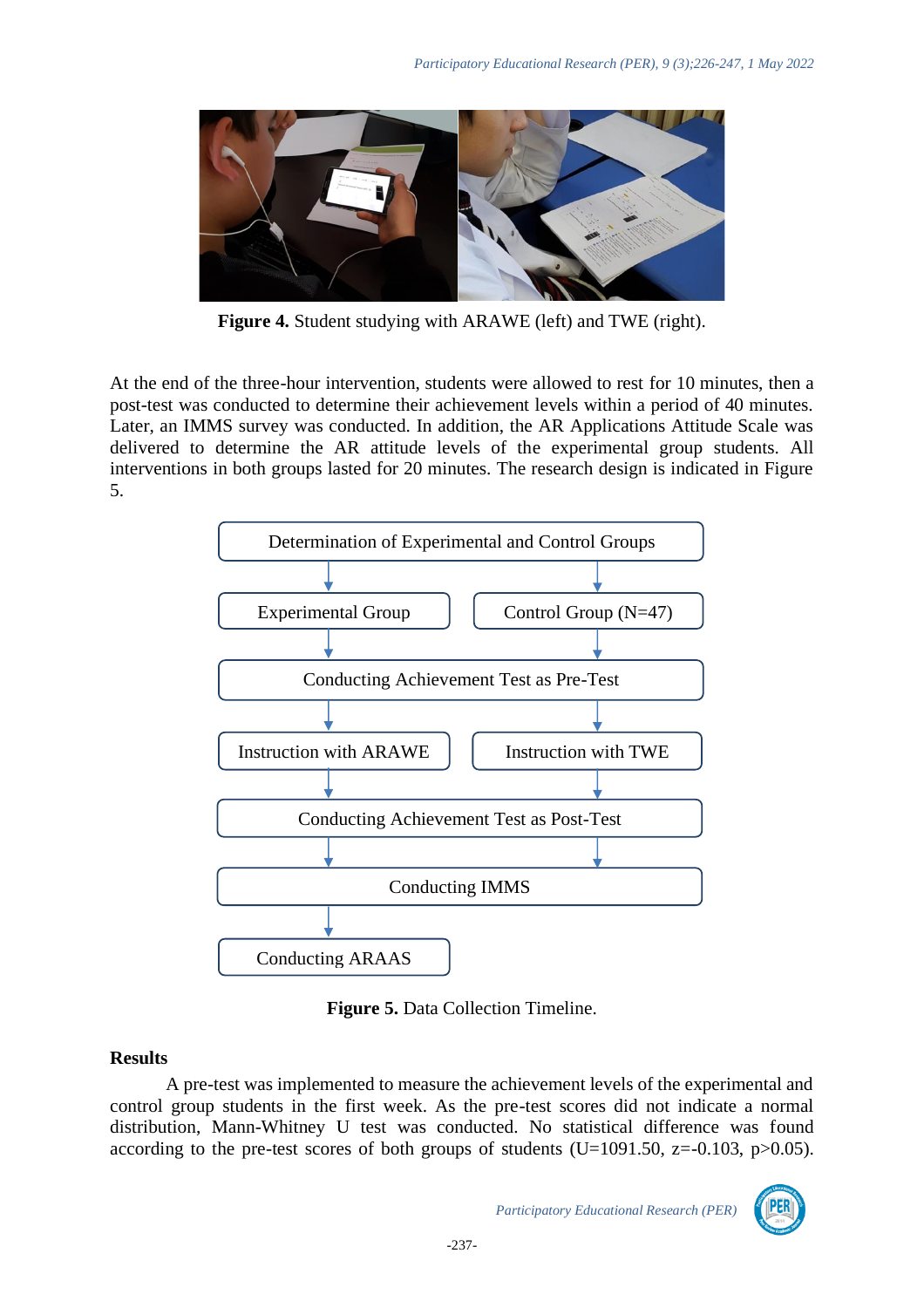Thus, it could be said that all students had the same pre-knowledge regarding the subject to be learned before the intervention.

#### *Correlation Between Post-Test Scores of Students Studying with ARAWE and TWE*

An independent sample t-test was implemented to measure the difference between the post-test scores of the students regarding their achievement after using ARAWE and TWE. The t-test results are shown in Table 2.

**Table 2.** Comparison of post-test results of experimental group (using AWARE) and control group (using TWE).

| Post-test        | Group      |    | M       | SD      |        | df       |       |
|------------------|------------|----|---------|---------|--------|----------|-------|
| Achievement Test | ARAWE      | 47 | 69.1915 | 1.03480 | 24.398 | $\Omega$ | 0.000 |
|                  | <b>TWE</b> | 47 | 20.9787 | 7.85878 |        |          |       |

After analysis, a significant difference was found between the post-test scores of students learning with ARAWE and TWE (t0.05;  $92 = 24.398$ ;  $p < 0.05$ ; $\eta^2 = 0.852$ ). According to the results, post-test scores of the students using ARAWE  $(X=69.19)$  were found to be higher than the post-test scores of the students using TWE  $(X=20.98)$ . It may be said that the use of ARAWE made a positive effect on students' academic achievement.

# *Comparison of Motivation Levels of Students Studying with ARAWE and TWE*

At first, it was considered to apply a one-way MANOVA test to determine whether there was a difference between the sub-dimensions of the survey measuring students' levels of motivation while learning through ARAWE and TWE. However, the "multiple linear correlation" and "variance equality" conditions required to perform this test were violated. For this reason, data regarding the sub-dimensions of the motivation survey were analyzed with a t-test.

# *Comparison of Motivation of Students Using ARAWE and TWE Materials in context of "Attention-Relevance" Sub-Motivation Dimension*

After the intervention, an independent sample t-test was implemented to determine whether there was a difference between the scores of the "Attention-Relevance" sub-motivation dimension of the students studying through ARAWE and TWE. The results are indicated in Table 3.

| <b>Table 3.</b> T-Test Results of "Attention &Relevance" Levels of Motivation. |      |              |    |        |         |        |        |       |
|--------------------------------------------------------------------------------|------|--------------|----|--------|---------|--------|--------|-------|
| <b>Motivation</b><br><b>Dimension</b>                                          | Sub- | Group        |    | M      | SD      |        | df     |       |
| Attention                                                                      |      | <b>ARAWE</b> | 47 | 4.1373 | 0.41002 | 23.005 | 84.365 | 0.000 |
| &Relevance                                                                     |      | TWE          |    | 2.4313 | 0.30060 |        |        |       |

 $T_{\rm T}$  Test  $\overline{R}_{\rm T}$   $T_{\rm T}$   $T_{\rm T}$   $T_{\rm T}$   $T_{\rm T}$   $T_{\rm T}$   $T_{\rm T}$   $T_{\rm T}$   $T_{\rm T}$   $T_{\rm T}$   $T_{\rm T}$   $T_{\rm T}$   $T_{\rm T}$   $T_{\rm T}$   $T_{\rm T}$   $T_{\rm T}$   $T_{\rm T}$   $T_{\rm T}$   $T_{\rm T}$   $T_{\rm T}$   $T_{\rm T}$   $T_{\rm T}$   $T_{\rm$ 

After analysis, a significant difference was found (t0.05; 84.365 = 23.005; p<0.05;  $\eta^2 = 0.852$ ) in favor of the students studying through ARAWE compared to TWE regarding the "Attention-Relevance" sub-dimension of motivation.

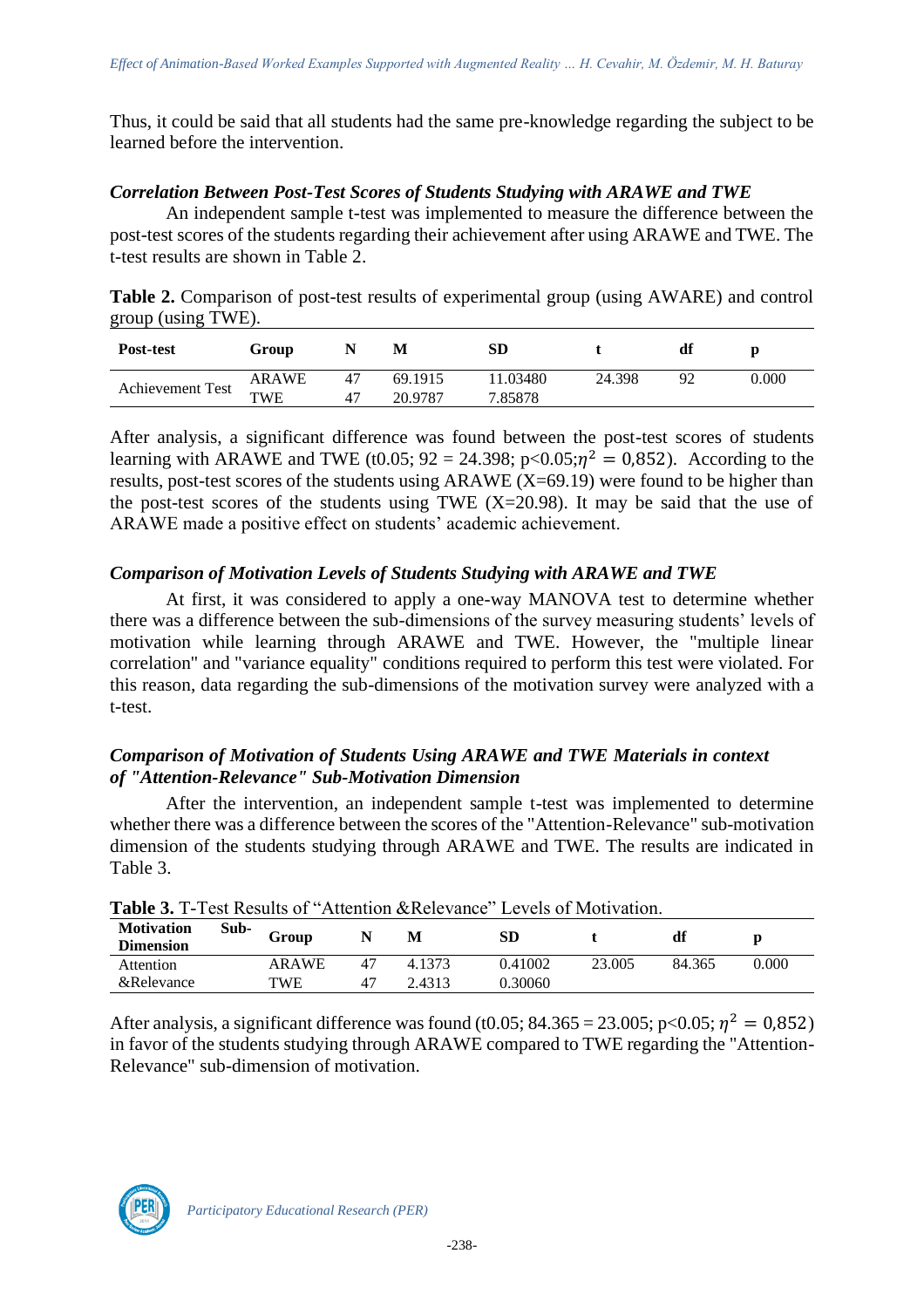# *Comparison of Motivations of Students Using ARAWE and TWE Materials in context of "Confidence-Satisfaction " Sub-Motivation Dimension*

After the intervention, an independent sample t-test was implemented to determine whether there was a difference between the scores of the "Confidence-Satisfaction" submotivation dimension of the students studying through ARAWE and TWE. The results are indicated in Table 4.

| <b>Table 4.</b> T-Test Results of "Confidence & Satisfaction" Levels of Motivation. |      |       |    |        |         |        |        |       |
|-------------------------------------------------------------------------------------|------|-------|----|--------|---------|--------|--------|-------|
| <b>Motivation</b><br><b>Dimension</b>                                               | Sub- | Group |    | M      | SD      |        | df     | D     |
| Confidence                                                                          |      | ARAWE | 47 | 4.2471 | 0.19771 | 41.093 | 86 454 | 0.000 |
| &Satisfaction                                                                       |      | TWE   | 47 | 2.3077 | 0.25613 |        |        |       |

 $T_{\rm eff} = 0.64$  T-Test  $T_{\rm eff} = 0.04$  ( $T_{\rm eff} = 0.004$ )  $T_{\rm eff} = 0.004$  Levels of Motivation.

After the analysis, a significant difference was found (t0.05; 86.454 = 41.093; p<0.05;  $\eta^2$  = 0,95) in favor of the students studying through ARAWE compared to TWE regarding the "Confidence-Satisfaction" sub-dimension of motivation.

# *Correlation Between Post-Test Scores of Students Studying through ARAWE and their Level of Attitudes toward AR Technology*

The correlation between the post-test scores of the students and the ARAAS subdimensions ("the use satisfaction", "the use anxiety", "the use willingness") were examined by calculating with Pearson Correlation Coefficients (Field, 2009). The correlation values between the post-test scores of the students studying through ARAWE and their attitudes toward the AR are indicated in Table 5.

|                       | <b>Post-Test</b> |            | The<br>use<br><b>Satisfaction</b> | The<br>use<br><b>Anxiety</b> | The<br>use<br><b>Willingness</b> |
|-----------------------|------------------|------------|-----------------------------------|------------------------------|----------------------------------|
|                       | Pearson r        |            | $0.751**$                         | $-0.848**$                   | $0.759^{**}$                     |
| Post-Test             | p                |            | 0.000                             | 0.000                        | 0.000                            |
|                       | N                | 47         | 47                                | 47                           | 47                               |
| The<br>use            | Pearson r        | $0.751**$  |                                   | $-0.644***$                  | $0.587**$                        |
|                       | p                | 0.000      |                                   | 0.000                        | 0.000                            |
| Satisfaction          | N                | 47         | 47                                | 47                           | 47                               |
| The<br>use<br>Anxiety | Pearson r        | $-0.848**$ | $-0.644**$                        |                              | $0.585***$                       |
|                       | p                | 0.000      | 0.000                             |                              | 0.000                            |
|                       | N                | 47         | 47                                | 47                           | 47                               |
| The                   | Pearson r        | $0.759**$  | $0.587**$                         | $-0.585**$                   |                                  |
| use                   | p                | 0.000      | 0.000                             | 0.000                        |                                  |
| Willingness           |                  | 47         | 47                                | 47                           | 47                               |

**Table 5.** Correlation Between post-test Scores of Students Studying through ARAWE and their Level of Attitudes toward AR Technology.

According to Cohen (1988), if this correlation is between 0.10-0.29, there is a low correlation, if it is between 0.30-0.49, there is a medium correlation, and if it is between 0.5-1, there is a strong correlation between the two variables. Thus, as can be seen from Table 5, a positive and a high level of correlation was found between the post-test scores of the students studying through ARAWE. The score for the motivation sub-dimension of "the use satisfaction" is (0.5 $\leq$ r $\leq$ 1; p $\leq$ 0.05) and "the use willingness" score is (0.5 $\leq$ r $\leq$ 1; p $\leq$ 0.05) concerning attitudes towards AR. However, a negative and high level of correlation was found between the post-test scores of students studying through ARAWE and the scores for the motivation sub-dimension of "the use anxiety"  $(0.5<|r|<1; p<0.05)$  regarding attitudes towards AR.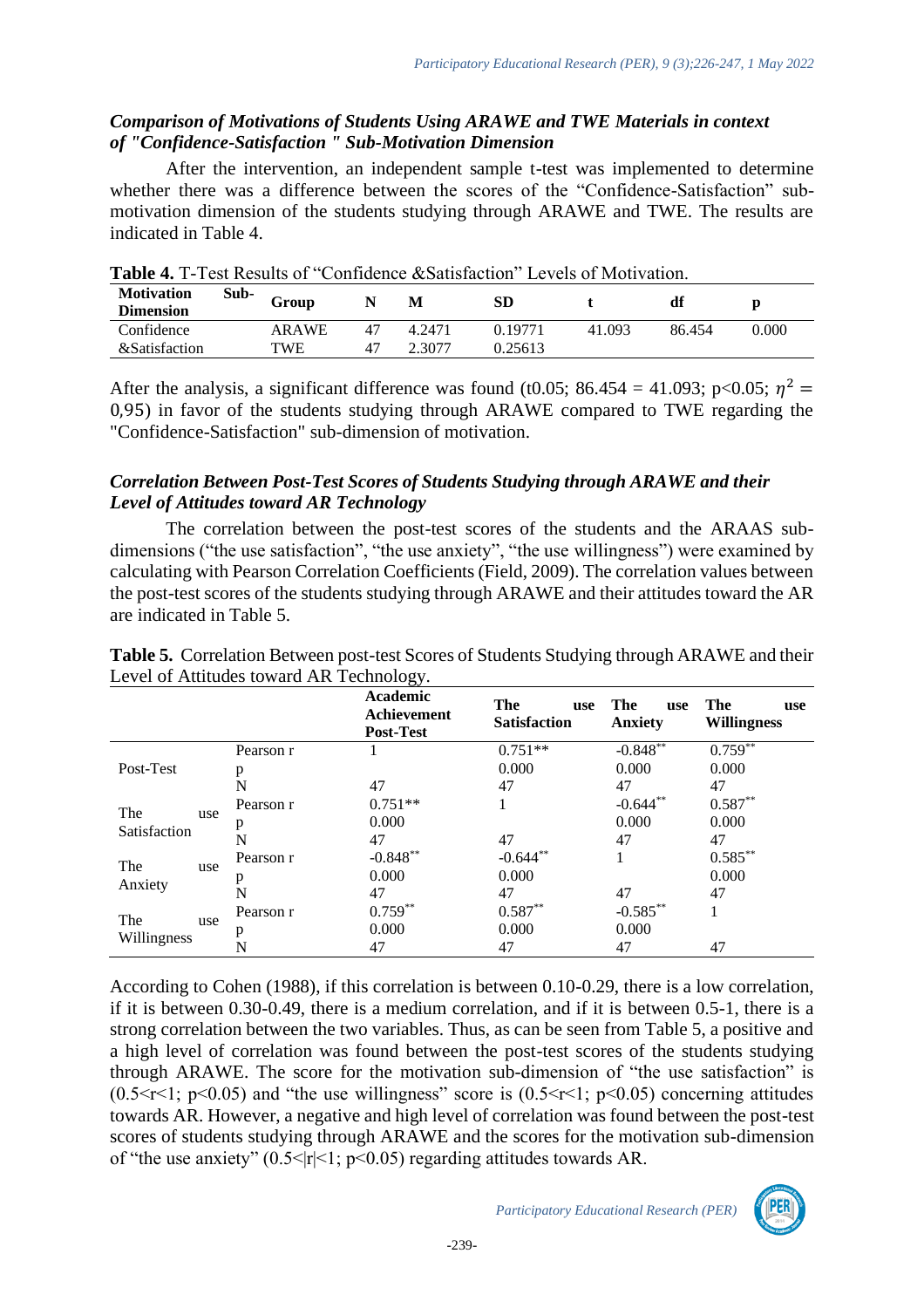The Power Values (r2) for the correlations between the post-test scores of the students studying through ARAWE and their attitudes toward AR are indicated in Table 6.

|                      | Power          | Post-test | The<br>Satisfaction | use | The<br>Anxiety | use | The<br>Willingness | use |
|----------------------|----------------|-----------|---------------------|-----|----------------|-----|--------------------|-----|
| Post-test            | $r^2$          |           | 0.564               |     | 0.719          |     | 0.576              |     |
| The use Satisfaction | r <sup>2</sup> | 0.564     |                     |     | 0.414          |     | 0.344              |     |
| The use Anxiety      | $r^2$          | 0.719     | 0.414               |     |                |     | 0.342              |     |
| The use Willingness  | r <sup>2</sup> | 0.576     | 0.344               |     | 0.342          |     |                    |     |

**Table 6.** Power Values for Correlations.

According to Huck (2008), if the calculated power value (r2) is between 0.10 and 0.30 there is a low correlation, if it is between 0.30 and 0.50 there is a medium correlation, and if it is greater than 0.50 then there is a strong correlation. The power values indicated in Table 6 indicate that the correlations between the post-test scores of students studying through ARAWE and the scores for the sub-dimensions of "the use satisfaction",  $(r2=0.564>0.50)$ , "the use anxiety",  $(r2=0.719>0.50)$  and "the willingness of use",  $(r2=0.576>0.50)$  indicate that attitudes towards AR were strong.

#### **Discussion and Conclusion**

Developments in today's technology greatly influence the design of instructional materials and lead to the emergence of new teaching strategies, as well as techniques. In the present study, the effects of the use of animation-based worked examples which were implemented through AR technology on the academic achievement, motivation, and attitudes of high school students in teaching programming were investigated.

The use of animation prepared in accordance with the principles of Multimedia Design in educational materials facilitates the teaching of difficult topics (Sakman, 2020). In addition, animations help the elimination of learning difficulties by allowing students to embody and mentally animate abstract events and objects (Arıcı & Dalkılıç, 2006).

When the literature is examined, it is recognized that programming involves many complex learning processes and is therefore a difficult skill to learn. In this context, there are several studies aimed at eliminating the difficulties experienced in teaching programming (Aissa et al., 2020; Bosse & Gerosa, 2016; Cevahir & Özdemir, 2017; Cheah, 2020). A study conducted by Cevahir and Ozdemir (2017) states that at the beginning, the factors that make learning programming difficult are deficiencies in analytical thinking, problem solving and mathematical thinking skills. In addition, programming tools, languages and writing rules are difficult to understand; in addition, the teaching methods that are used make learning programming difficult for students (Erümit et al., 2019). In this context, our study considered the advantages offered by AR-supported animations and the studied examples method for teaching. Furthermore, it was investigated whether these methods contribute to overcoming difficulties in teaching programming.

A significant difference was found in favour of students with ARAWE between the post-test scores of the students studying through ARAWE and the post-test scores of the students studying through TWE, stemming from the fact that the students who were exposed to

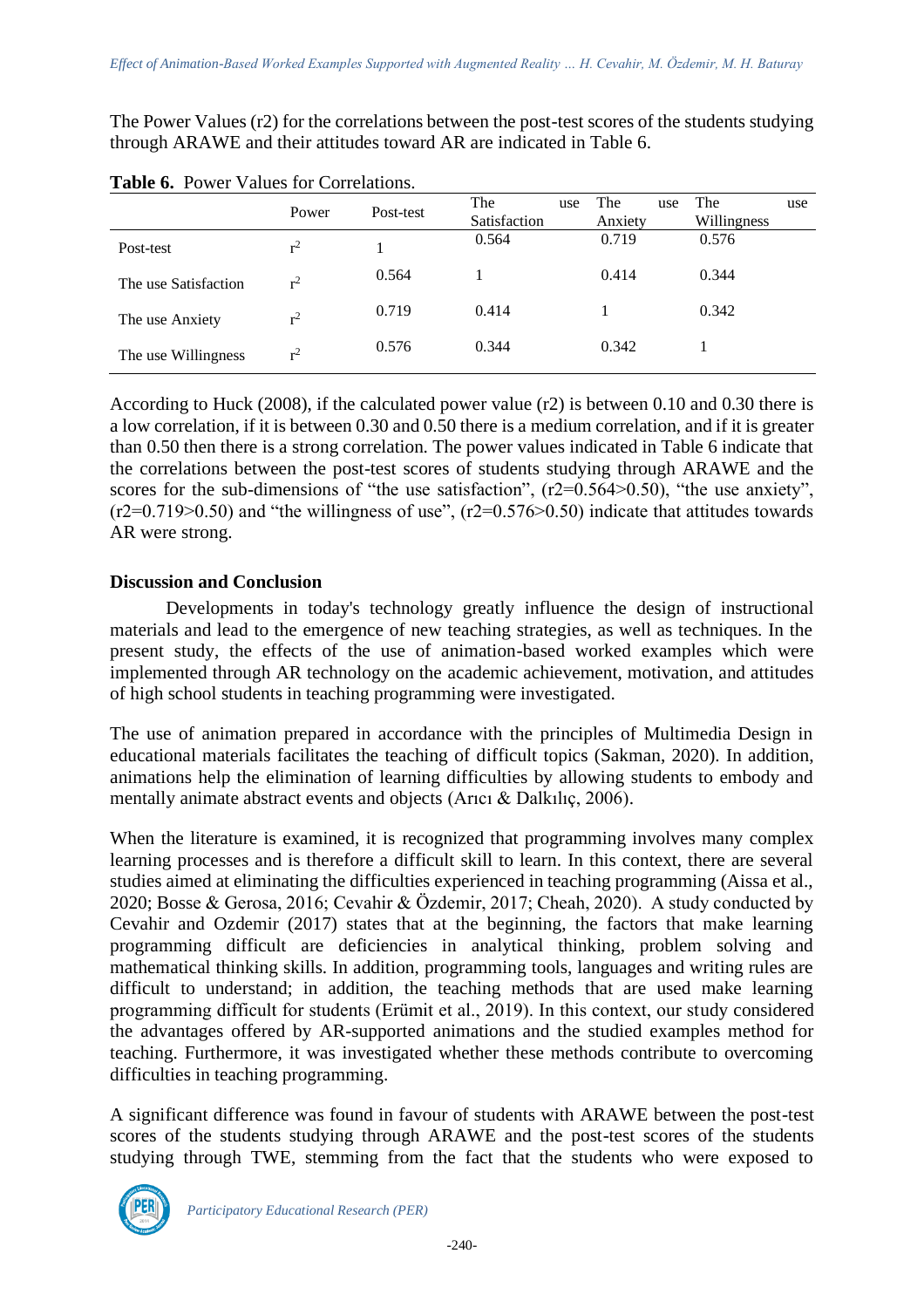animations in a step-by-step mode through ARAWE learnt better. This finding supports many studies in which the positive effects of animation use in programming education have been reported (Jawad et al., 2018; Matsuma & Shindo, 2001; Rudder et al., 2007; Végh, 2016). It is also supported by the study carried out by Catrambone and Seay (2002) who reported that animations were effective at transferring information to long-term memory, which influenced the students' learning of computer algorithms positively.

Thus, it may be stated that animation-based materials facilitated students' learning of programming skills, which requires intensive cognitive processes and complex problemsolving. Similarly, according to Chiou, Tien, and Lee (2015), animation-based instruction had positive effects on achievement in problem-solving lessons such as maths, physics, and chemistry. Thus, it may also be stated that the high academic achievement of students who were studying through ARAWE may have stemmed from the use of animation. Another cause of this difference in the post-test scores could be explained by the fact that the students studying through TWE may have had difficulty matching the items on the left side of the screen with the ones on the right while reading the items in a step-by-step mode. Furthermore, the students' unwillingness to read the items on TWE may have affected their achievement adversely, which is related to their motivation. Supporting this, Guthrie and Wigfield (2000) stated that individuals with high motivation for reading use more cognitive strategies in understanding what they read than other individuals. The students endeavoured more to understand the stepby-step explanations while studying through TWE compared to those studying through ARAWE. It can be said that while the students who were studying through TWE probably had some problems reading and visualizing the subject in their minds, the students studying through ARAWE probably did not have such a problem due to the facilities it provided, which had a positive effect on their academic achievement. In addition, ARAWE which was developed with innovative technology, AR may have positively affected students' attention for learning and, consequently, their achievement.

When the relationship of the students studying through AWARE and TWE materials according to the sub-dimensions of the motivation scale were examined, it was observed that the students studying through ARAWE had higher motivation scores than the ones studying through TWE. Supporting this finding, Rosen (2009) stated that animation-based instruction in science and technology courses changed students' learning perceptions and affected their motivations positively. Sarı and Güven (2013) found in their study that learning with animations increased students' interest, attention and motivation in the lesson. When the related literature is examined, it is obvious that animation-based instruction has positive effects on student motivation (Chiou, Tien & Lee, 2015; Rieber & Kini, 1991; Rosen, 2009; Taşdemir, 2013; Tekdal, 2002). As a consequence, it may be stated that ARAWE material increases the motivation of students to learn basic programming compared to TWE material.

When the attitudes of the students regarding AR are examined, the results indicated a strong positive relationship between the academic achievement of students and their attitudes toward AR. That is, as students' academic achievement scores increased, there was also a positive increase in their attitudes toward AR. This relationship was also examined with regards to the sub-dimensions of "The Use Satisfaction", "The Use Anxiety" and "The Use Willingness". It was found that students' "The Use Satisfaction" toward ARAWE had a strong positive effect on their achievement. As the academic achievement of the students increased, the level of their satisfaction using the AR-based teaching material also increased.

When the "The Use Anxiety" sub-dimension of the attitude towards AR-based teaching

*Participatory Educational Research (PER)*

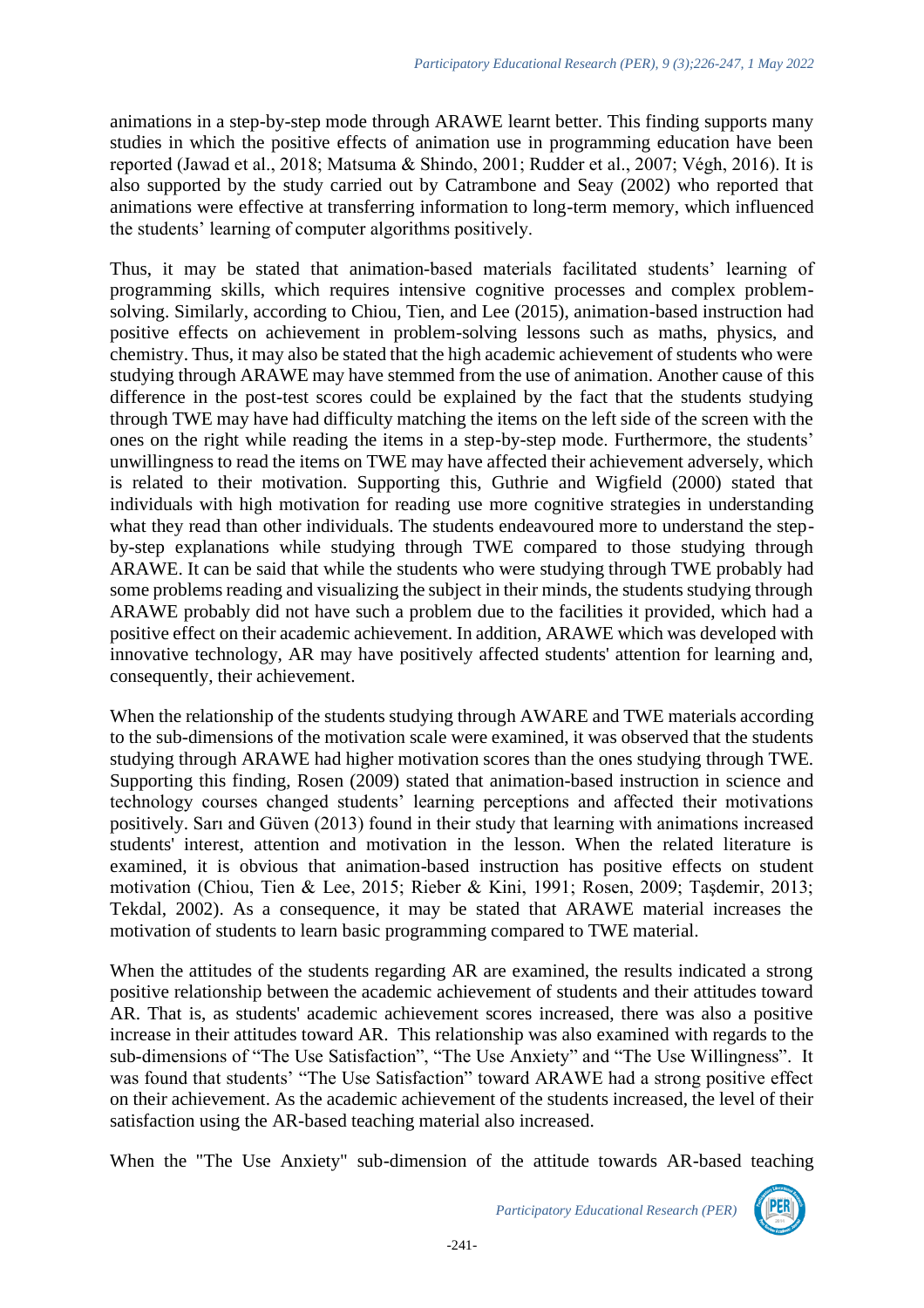material was examined, it was found out that the students' anxiety towards learning the subject significantly decreased. Therefore, we can infer that as the level of achievement of the students increases, their anxiety for studying through ARAWE material decreases.

When "The Use Willingness" sub-dimension of the attitude toward AR-based teaching material was examined, the students were found to have a medium level positive attitude toward the material. As the academic achievement of the students' increased, their willingness for using the AR-based teaching material also increased.

Overall, the positive correlation between the students' academic achievement and AR attitude levels may stem from their enthusiasm for using this innovative, attractive and entertaining learning environment with AR. Similarly, when Küçük, Yılmaz, and Göktaş (2014a) examined the effect of using AR technology on the achievement, attitude, and cognitive load levels in teaching English as a foreign language, they found a positive relationship between the academic achievement of students and their attitude scores with AR technology. Sobrino et al. (2020) found that AR-supported learning material used as a teaching programming tool positively affects the motivation of the students. To recap, the current study focused on teaching the subject "for" loops of programming through the materials ARAWE and TWE. These materials can later be used for teaching other programming subjects and their effects on learning can be investigated by taking into account different measures. Considering that the instructional materials containing animation-based worked examples prepared using AR technology increase students' interest and motivation for the subject, their use in lessons that include teaching problem solving skills such as mathematics, physics, and chemistry can be implemented in future studies. As a consequence, considering the findings of the present study, the use of Animation-based and AR-based materials increases students' achievement and motivation as well as their having a more positive attitude. This indicates that their use in education may be promising for the future.

# **Limitations of the research**

The findings from the study are limited to the data collected from sophomores who studied between 2015-2016 and 2016-2017 academic years in Mehmet Akif Ersoy Vocational and Technical Anatolian High School in Çanakkale. In addition, these findings are limited to the teaching of the subject "for loop" in the course "Basics of Programming".

# **References**

- Abdüsselam, M. S. (2014). Teachers' and students' views on using augmented reality environments in physics education: 11th grade magnetism topic example. *Pegem Journal of Education and Instruction, 4*(1), 59-74. <https://doi.org/10.14527/pegegog.2014.004>
- Abdul-Rahman, S., & Boulay, B. (2014). Learning programming via worked-examples: relation of learning styles to cognitive load. *Computers in Human Behavior*, 286-298. <https://doi.org/10.1016/j.chb.2013.09.007>
- Acar, S. (2009). The effects of ARCS motivation strategies on learners academic successes permanences of learning, motivations and attitudes in web supported performance based (Doctoral dissertation). Ankara: Gazi University Educational Sciences Institute.
- Adesope, O. O., & Nesbit, J. C. (2013). Animated and static concept maps enhance learning from spoken narration. *Learning and Instruction*(27), 1-10. [https://doi.org/10.1016/j.learninstruc.2013.02.002](https://psycnet.apa.org/doi/10.1016/j.learninstruc.2013.02.002)



*Participatory Educational Research (PER)*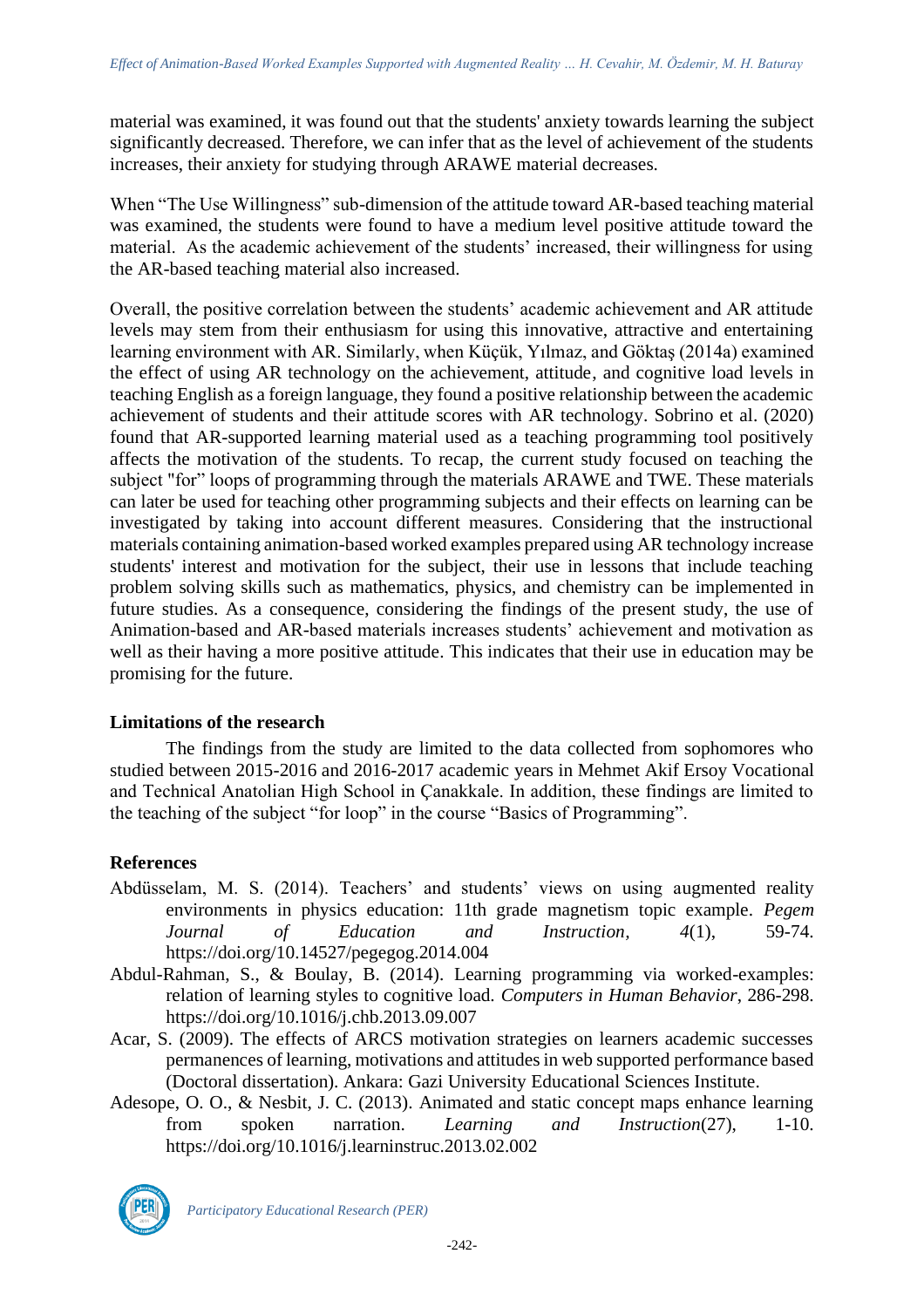- Aissa M., Al-Kalbani M., Al-Hatali S., BinTouq A. (2020) Novice learning programming languages in omani higher education institution (Nizwa University) issues, challenges and solutions. In: Al-Masri A., Al-Assaf Y. (eds) Sustainable Development and Social Responsibility—Volume 2. Advances in Science, Technology & Innovation (IEREK Interdisciplinary Series for Sustainable Development). Springer, Cham. [https://doi.org/10.1007/978-3-030-32902-0\\_18](https://doi.org/10.1007/978-3-030-32902-0_18)
- Akbaba, S. (2006). Eğitimde motivasyon [motivation in education]. *Journal of Kazım Karabekir Education Faculty (13),* 343-361.
- Altunışık, R., Coşkun, R., Bayraktaroğlu, S., & Yıldırım, E. (2005). *Sosyal bilimlerde araştırma yöntemleri: SPSS uygulamalı.[Research methods in social sciences: SPSS applied.]* Sakarya: Sakarya Bookstore.
- Amabile, T. M. (1983). Motivation and Creativity: Effects of motivational orientation creative writers. *ERIC Document Reproduction*. Service No: 240445.
- Azuma, R. T. (1997). A survey of augmented reality. *presence: teleoperators and virtual environments, 6*(4), 355-385[.https://doi.org/10.1162/pres.1997.6.4.355](https://doi.org/10.1162/pres.1997.6.4.355)
- Bacanlı, H. (2003). *Gelişim ve Öğrenme [Development and Learning].* Ankara: Nobel Publishing.
- Bayman, P., & Mayer, R. E. (1983). A diagnosis of begining programmers' misconceptions of BASIC programming statements. *Comminications of the ACM, 26*(9), 677-679.
- Berney, S., & Betrancourt, M. (2016). Does animation enhance learning? A meta-analysis. *Computers & Education (101),* 150-167.
- [Betrancourt, M., & Tversky, B. \(2000\). Effects of computer animation on user's performance:](https://www.researchgate.net/publication/232606237_Effect_of_computer_animation_on_users) [A review.](https://www.researchgate.net/publication/232606237_Effect_of_computer_animation_on_users) *[Le Travail Humain, 63](https://www.researchgate.net/publication/232606237_Effect_of_computer_animation_on_users)*[\(4\), 311-330.](https://www.researchgate.net/publication/232606237_Effect_of_computer_animation_on_users)
- Bosse, Y., & Gerosa, M. A. (2016). Why is programming so difficult to learn?: patterns of difficulties related to programming learning mid-stage. *ACM SIGSOFT Software Engineering Notes, 41*(6), 1-6. <https://doi.org/10.1145/3011286.3011301>
- Catrambone, R., & Seay, A. F. (2002). Using animation to help students learn computer algoritms. *Human Factors: The Journal of the Human Factors and Ergonomics Society 44*(3), 495-511[.https://doi.org/10.1518/0018720024497637](https://doi.org/10.1518/0018720024497637)
- Cevahir, H., & Özdemir, M. (2017). Teacher's opinions and suggestions for solutions towards challenges in teaching programming. *11. International Computer & Instructional Technologies Symposium* (s. 320-335). Malatya, Turkey: İnönü University.
- Cheah, C. S. (2020). Factors contributing to the difficulties in teaching and learning of computer programming: a literature review. *Contemporary Educational Technology, 12*(2), 1-14. https://doi.org/10.30935/cedtech/8247
- Chiou, C., Tien, L., & Lee, L. (2015). Effects on learning of multimedia animation combined with multidimensional concept maps. *Computers & Education* (80), 221- 223[.https://doi.org/10.1016/j.compedu.2014.09.002](https://doi.org/10.1016/j.compedu.2014.09.002)
- Cohen, J. (1988). *Statistical power and analysis for the behavioral sciences* (2 ed.). NJ: Lawrence Erlbaum Associates.
- Collins, M. A., & Amabile, T. M. (2007). Motivation and creativity. R. J. Sternberg in, *Handbook of Creativity* (s. 297-312). Newyork: Cambridge University Press.
- Crippen, K. J., & Earl, B. L. (2007). The impact of web-based worked examples and selfexplanation on performance, problem solving and self-efficacy. *Computers & Education, 49(3)*, 809-821[.https://doi.org/10.1016/j.compedu.2005.11.018](https://doi.org/10.1016/j.compedu.2005.11.018)
- Dasdemir, I., & Doymus, K. (2016). The effect of using animation on primary science and technology course students' academic achivement, retention of knowledge and scientific process skills. *Pegem Journal of Education and Instruction, 2*(3), 33-42.
- Erişti, S. D., Kuzu, A., Yurdakul, I. K., Akbulut, Y., & Kurt, A. A. (2013). *Scientific research methods.* Eskişehir: Anadolu University.

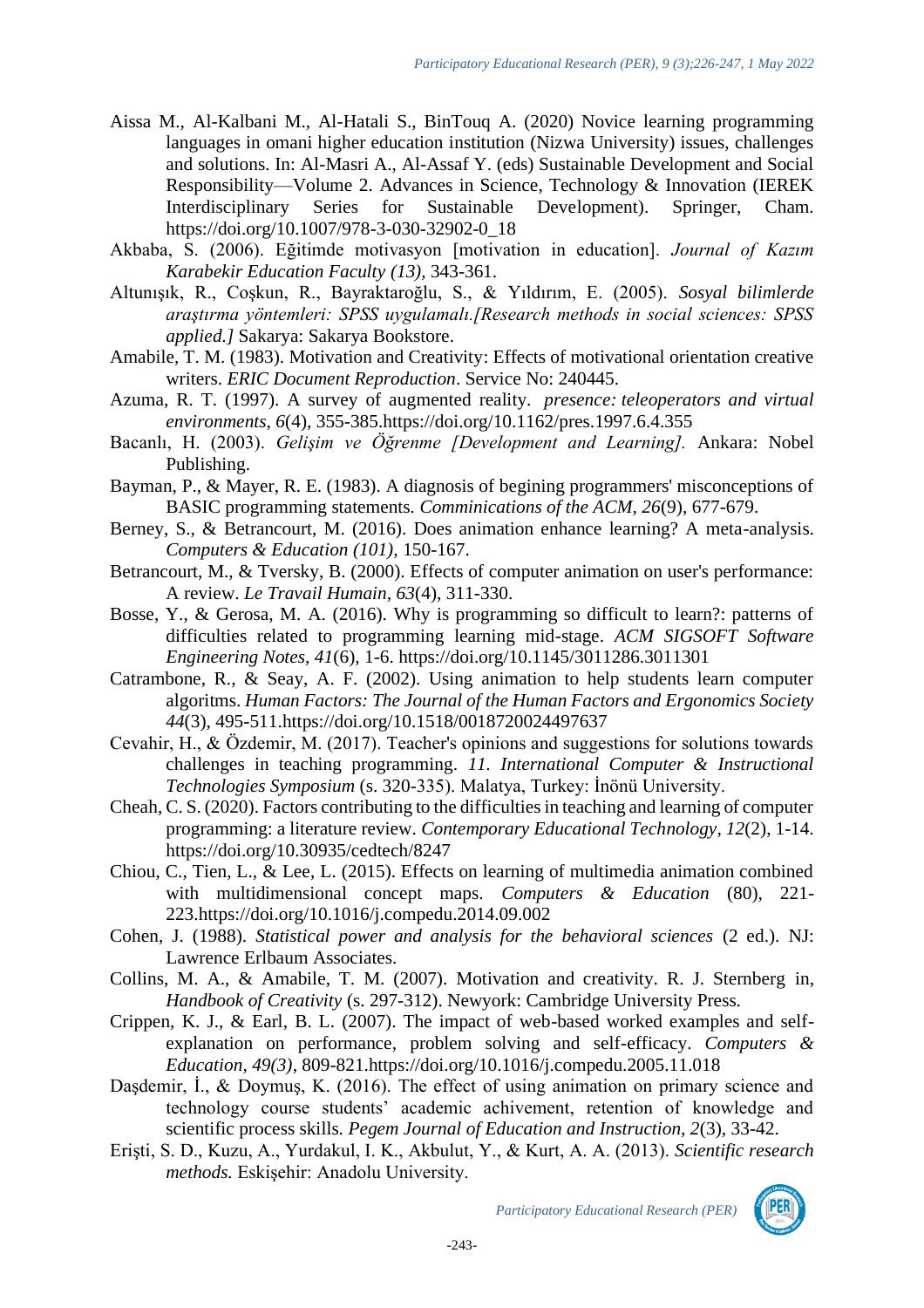- Ersoy, H., Duman, E., & Öncü, S. (2016). Arttırılmış gerçeklik ile motivasyon ve başarı: deneysel bir çalışma [Motivation and success with augmented reality: an experimental study]. *Journal of Instructional Technologies & Teacher Education, 5*(1), 39-44.
- Erümit, K. A., Karal, H., Şahin, G., Aksoy, D. A., Gencan, A. A., & Benzer, A. İ. (2019). a model suggested for teaching programming: programming in seven steps. Education and Science, 44(197), 155-183.<http://dx.doi.org/10.15390/EB.2018.7678>
- Gomes, A., & Mendes, A. J. (2007). Learning to program difficulties and solutions. *International Conference on Engineering Education – ICEE 2007*, (s. 1-5). Coimbra, Portugal.
- Fesakis, G., & Serafeim, K. (2009). Influence of the familiarization with scratch on future teachers' opinions and attitudes about programming and ict in education. *In proceedings of the 14th Annual ACM SIGCSE Conference on Innovation and Technology in Computer Science Education* (ITiCSE-2009), 2, s. 258-262. Newyork, NY, USA.
- Fidan, N. (1997). *Okulda öğrenme ve öğretme [Learning and teaching at school].* Ankara: Alkim Publishing House.
- Field, A. P. (2009). *Discovering statistics using SPSS third edition.* Dubai: Oriental Press.
- Freedman, M. P. (1997). Relationship among laboratory instruction, attitute toward science, and achievement science knowledge. *Journal of Research in Science Teaching, 34*(4), 343-357.
- Guthrie, J. T., & Wigfield, A. (2000). Engagement and motivation in reading. In M. L. Kamil, P. B. Mosenthal, P. D. Pearson, & R. Barr, *Handbook of Reading Research* (3 ed., pp. 403-422). New York: Longman.
- Hegarty, M., Kriz, S., & Cate, C. (2003). The roles of mental animations and external animations in understanding mechanical systems. *Cognition and Instruction, 21*(4), 325-360[.https://doi.org/10.1207/s1532690xci2104\\_1](https://doi.org/10.1207/s1532690xci2104_1)
- Helminen, J., & Malmi, L. (2010, October). Jype-a program visualization and programming exercise tool for Python. *In Proceedings of the 5th international symposium on Software visualization* (pp. 153-162). ACM.<https://doi.org/10.1145/1879211.1879234>
- Hodhod, R., Fleenor, H., & Nabi, S. (2014). Adaptive augmented reality serious game to foster problem solving skills. *Workshop Proceedings of the 10Th International Conference on Intelligent Environments,* (pp. 273-284). [https://doi.org/10.3233/978-1-61499-411-4-](https://doi.org/10.3233/978-1-61499-411-4-273) [273](https://doi.org/10.3233/978-1-61499-411-4-273)
- Höffler, T. N., & Leutner, D. (2007). Instructional animation versus static pictures: a metaanalysis. *Learning and Instruction, 17*(6), 722-738. <https://doi.org/10.1016/j.learninstruc.2007.09.013>
- Huck, S. W. (2008). *Reading statistics and research (5th edition).* Boston, USA: Allyn & Bacon. ISBN[:0205510671.](https://isbnsearch.org/isbn/0205510671)
- Ibáñez, M. B., Serio, Á., Villarán, D., & Kloos, C. D. (2014). Experimenting with electromagnetism using augmented reality: impact on flow students experience and educational effectiveness. *Computers & Education, 71*, 1-13. *<https://doi.org/10.1016/j.compedu.2013.09.004>*
- Jawad, H. M., Tout, S., Abualkibash, M., & Xie, Y. (2018). Integrating art and animation in teaching computer programming for high school students. (s. 311-317). Rochester, MI, *USA: 2018 IEEE International Conference on Electro/Information Technology (EIT)*.
- Kantaria, M., Basilaia, G., Dgebuadze, M., & Chokhonelidze, G. (2020). Applying a new teaching methodology to university programming language courses. *International Journal of Education and Research*, 8(4), 33-44.
- Keller, J. M. (1983). Motivational design of instruction. In C. M. Riegeluth, *Instructional Design Theories and Models* (pp. 386-434). Hillsdale: NJ: Lawrence Erlbaum. ISBN:0898592755.



*Participatory Educational Research (PER)*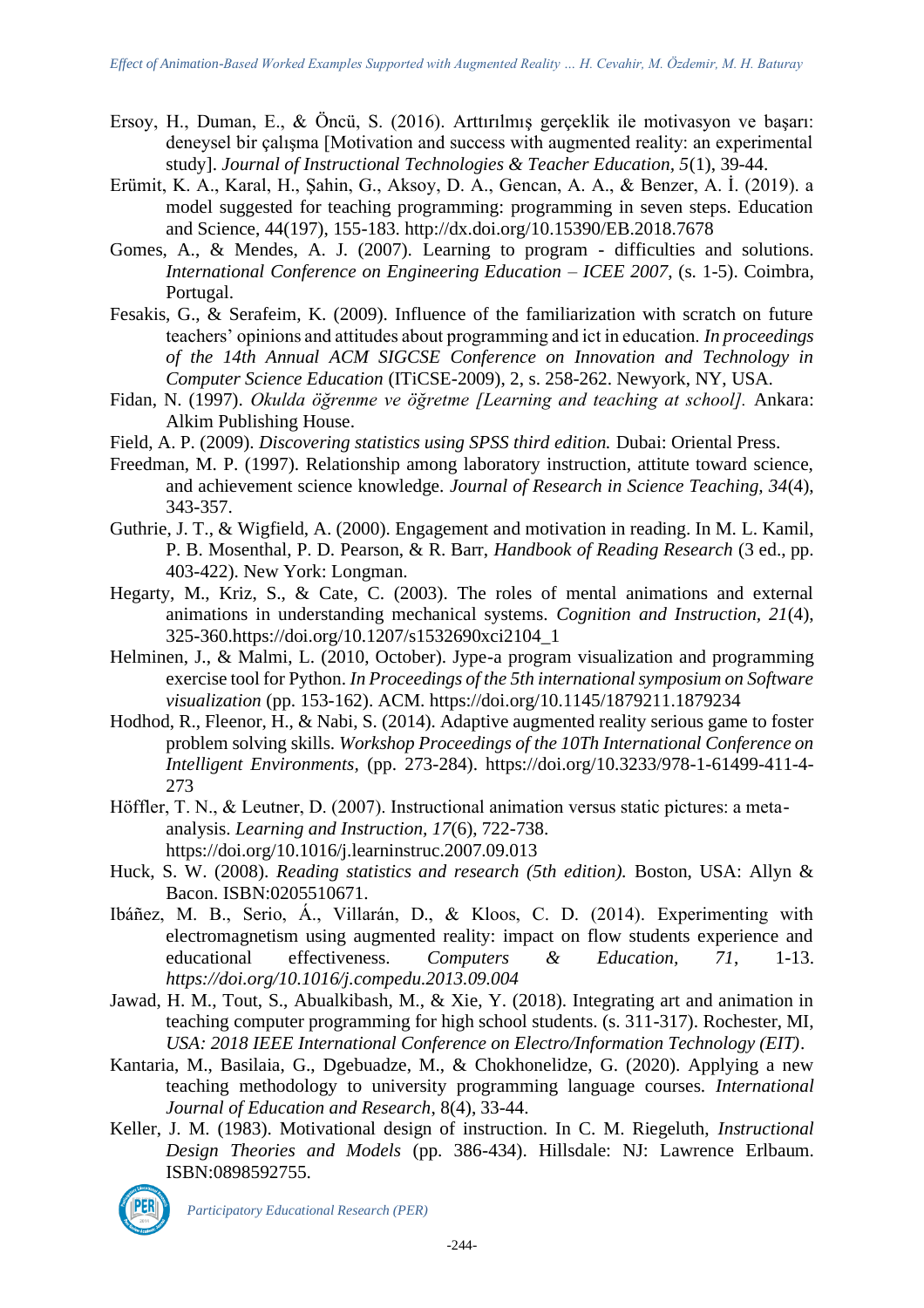- Kinnunen, P., & Malmi, L. (2008). CS minors in a CS1 course. *In Proceeding of The Fourth International Workshop on Computing Education Research, 06-07 September 2008.* Newyork, USA: ACM.
- [Kirner, T. G., Reis, F. V., & Kirner, C. \(2012\). Development of an interactive book with](http://ieeexplore.ieee.org/document/6263179/)  [augmented reality for teaching and learning geometric shapes.](http://ieeexplore.ieee.org/document/6263179/) *[Information Systems and](http://ieeexplore.ieee.org/document/6263179/)  [Technologies](http://ieeexplore.ieee.org/document/6263179/)*[, 1-6.](http://ieeexplore.ieee.org/document/6263179/) <https://doi.org/10.2190/ec.46.2.d>
- [Kutu, H., & Sözbilir, M. \(2011\). Adapting instructional materials motivation survey into](http://dergipark.ulakbim.gov.tr/balikesirnef/article/viewFile/5000084814/5000078896)  [Turkish: reliability and validity study.](http://dergipark.ulakbim.gov.tr/balikesirnef/article/viewFile/5000084814/5000078896) *[Necatibey Faculty of Education Electronic](http://dergipark.ulakbim.gov.tr/balikesirnef/article/viewFile/5000084814/5000078896)  [Journal of Science and Mathematics Education, 1](http://dergipark.ulakbim.gov.tr/balikesirnef/article/viewFile/5000084814/5000078896)*[\(5\), 292-312.](http://dergipark.ulakbim.gov.tr/balikesirnef/article/viewFile/5000084814/5000078896)
- Küçük, S., Yılmaz, R. M., & Göktaş, Y. (2014a). Augmented reality for learning english: achievement, attitude and cognitive load levels of students. *Education and Science*, 39(176), 393-404.<https://doi.org/10.15390/eb.2014.3595>
- Küçük, S., Yılmaz, R. M., Baydaş, Ö., & Göktaş, Y. (2014b). Augmented reality applications attitude scale in secondary schools: validity and reliability study. *Education and Science, 39*(176), 383-392[.https://doi.org/10.15390/eb.2014.3590](https://doi.org/10.15390/eb.2014.3590)
- Lahtinen, E., Ala-Mutka, K., & Hannu-Matt, J. (2005). A study of the difficulties of novice programmers. *Proceedings of the 10th Annual SIGCSE Conference on Innovation and Technology in Computer Science Education* (s. 14-18). Caparia, Portugal: ACM Press.
- Lin, T., Duh, H. B., Li, N., Wang, H., & Tsai, C. (2013). An investigation of learners' collaborative knowledge construction performances and behavior patterns in an augmented reality simulation system. *Computers & Education,* 68, 314-321. <https://doi.org/10.1016/j.compedu.2013.05.011>
- Luzόn, J. M., & Letόn, E. (2015). Use of animated text to improve the learning of basic mathematics. *Computers & Education*(88), 119-128.
- Malik, S. I., Al-Emran, M., Mathew, R., Tawafak, R. M., & AlFarsi, G. (2020). Comparison of e-learning, m-learning and game-based learning in programming education*. International Journal of Emerging Technology in Learning*, 15(15), 133-146. <https://doi.org/10.3991/ijet.v15i15.14503>
- Matsuda, H., & Shindo, Y. (2001). Effect of using computer graphics animation in programming education. (s. 164-165). *ICALT '01: Proceedings of the IEEE International Conference on Advanced Learning Technologies* DOI Bookmark: <https://doi.org/10.1109/ICALT.2001.943889>
- Ministry of Development [Kalkınma Bakanlığı]. (2015). 9. Strateji ve eylem planı. 2015 2018 bilgi toplumu stratejisi ve eylem planı *[Strategy and action plan. 2015-2018 information society strategy and action].* Ankara: Ministry of Development
- Mhashi, M. M., & Alakeel, A. M. (2013). Difficulties facing students in learning computer programming skills at tabuk university. *Recent Advances in Modern Educational Technologies* (s. 15-24). Morioka City, Iwate, Japan: Proceeding of the 12th International Conference on Education and Educational Technology (EDU'13).
- Moreno, R., & Mayer, R. E. (2007). Interactive multimodal learning environments. *Educational Psychology Review, 19*(3), 309-326.<https://doi.org/10.1007/s10648-007-9047-2>
- Morgan, T. C. (2005). *Psikolojiye giriş [Introduction to psychology].* Ankara: Eğitim Bookstore Publishing.
- Morrison, J. B., & Tversky, B. (2001). The ineffectiveness of animation in instruction. *Extended Abstract of the ACM Conference on Human Factors in Computing Systems*, (s. 377- 378). Seattle: ACM.
- Nouri, J., Zhang, L., Mannila, L., & Norén, E. (2019). Development of computational thinking, digital competence and 21st century skills when learning programming in K-9. *Education Inquiry*, 11(1), 1-17.



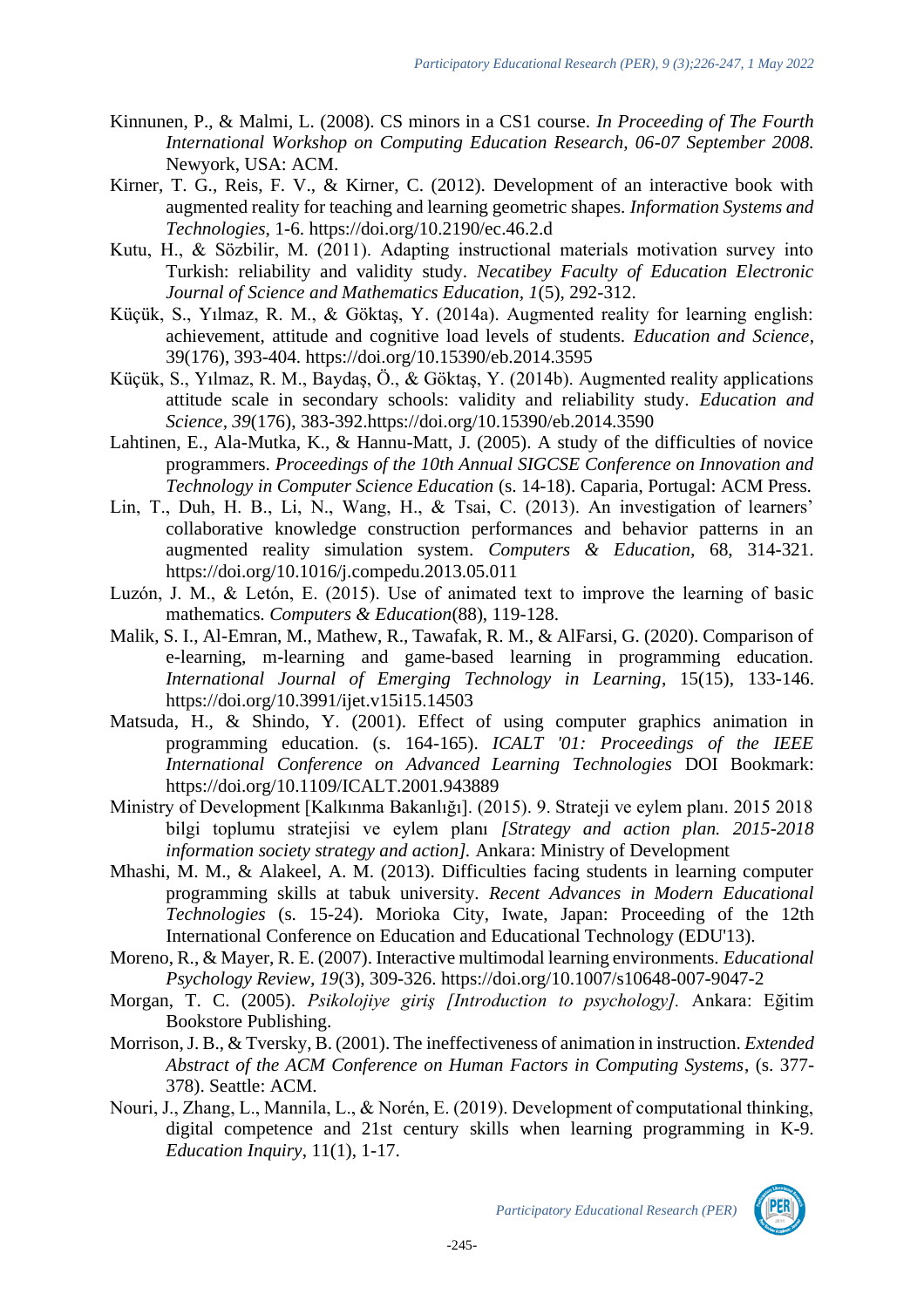- Nordin, N. (2021). The effectiveness of online-based learning in java programming language: student perceptions and performance. *Journal of Technology and Operations Management*, 15(1), 1-24.
- Önal, N. T., & Söndür, D. G. (2017). I like technology usage in lessons and animations in science! *The Journal of Academic Science Studies*(55), 97-118.
- Park, O. C., & Gittelman, S. S. (1992). Selective use of animation and feedback in computerbased instruction. *Educational Technology, Research, and Development*(40), 27-38.
- Rieber, L. P., & Hannafin, M. J. (1988). Effects of textual and animated orienting activities and pratice on learning from computer-based instruction. *Computers in the Schools*(5), 77- 89.
- Rieber, L. P. (1989). The effects of computer animated eleboration strategies and practice on factual and application learning in an elementary science lesson. *Journal of Edcational Computing Research*(5), 431-444.
- [Rieber, L. P., & Kini, A. S. \(1991\). Theoretical foundations of instructional applications of](https://www.mendeley.com/research-papers/theoretical-foundations-instructional-applications-computergenerated-animated-visuals/?utm_source=desktop&utm_medium=1.17.13&utm_campaign=open_catalog&userDocumentId=%7B4c9e7668-3a4f-4512-8071-4662f0494570%7D)  [computer-generated animated visuals.](https://www.mendeley.com/research-papers/theoretical-foundations-instructional-applications-computergenerated-animated-visuals/?utm_source=desktop&utm_medium=1.17.13&utm_campaign=open_catalog&userDocumentId=%7B4c9e7668-3a4f-4512-8071-4662f0494570%7D) *[Journal of Computer-Based Instruction,](https://www.mendeley.com/research-papers/theoretical-foundations-instructional-applications-computergenerated-animated-visuals/?utm_source=desktop&utm_medium=1.17.13&utm_campaign=open_catalog&userDocumentId=%7B4c9e7668-3a4f-4512-8071-4662f0494570%7D)18*[\(3\),](https://www.mendeley.com/research-papers/theoretical-foundations-instructional-applications-computergenerated-animated-visuals/?utm_source=desktop&utm_medium=1.17.13&utm_campaign=open_catalog&userDocumentId=%7B4c9e7668-3a4f-4512-8071-4662f0494570%7D)  [83-88.](https://www.mendeley.com/research-papers/theoretical-foundations-instructional-applications-computergenerated-animated-visuals/?utm_source=desktop&utm_medium=1.17.13&utm_campaign=open_catalog&userDocumentId=%7B4c9e7668-3a4f-4512-8071-4662f0494570%7D)
- Rosen, Y. (2009). The effects of an animation-based on-line learning environment on transfer of knowledge and on motivation for science and technology learning. *Journal of Educational Computing Research,* 40(4), 451-467.<https://doi.org/10.2190/ec.40.4.d>
- Rudder, A., Bernard, M., & Mohammed, S. (2007). Teaching programming using visualization. *WBED'07 Proceedings of the sixth conference on IASTED International Conference Web-Based Education*, 2, s. 487-492.
- Ryan, R., & Deci, E. (2000). Instrictic and extrinsic motivations: classic definitions and new directions. *Contemporary Educational Psychology*(25), 54-67.
- Sakman, S. (2020). Enriching multimedia learning materials with animation techniques. *Fine Arts*, 15(2), 116-126.
- Salı, J. (2002). Uzaktan öğretimde güdüleyici öğrenme sistemlerinin tasarımı. [Design of motivational learning systems in distance education.] *Açık ve Uzaktan Eğitim Sempozyumu [Oral presentation presented at the International Open and Distance Education Symposium]*. Eskişehir: Anadolu University Open Education Faculty.
- Sarı, U., & Güven, G. B. (2013). The effect of interactive whiteboard supported inquiry-based learning on achievement and motivation in physics and views of prospective teachers toward the instruction. *Necatibey Faculty of Education Electronic Journal of Science & Mathematics Education*, 7(2), 110-143[.http://dx.doi.org/10.12973/nefmed204](http://dx.doi.org/10.12973/nefmed204)
- Sayın, Z., & Seferoğlu, S. S. (2016). Yeni bir 21. yüzyıl becerisi olarak kodlama eğitimi ve kodlamanın eğitim politikalarına etkisi üzerine bir inceleme [A study on coding education as a new 21st century skill and the effect of coding on education policies]. *Akademik Bilişim 2016* (s. 1-7). Aydın: Adnan Menderes University, 3-5 Şubat 2016.
- Schunk, D. H. (1991). Self-efficacy and academic motivation. Educational Psychologist (26), 207-231[.https://doi.org/10.1080/00461520.1991.9653133](https://doi.org/10.1080/00461520.1991.9653133)
- Schunk, D. H. (2011). *Learning theories and educational perspective.* Pearson.
- Sobrino, S. S., Vallejo, D., Morcillo, C. G., Redondo, M. A., & Schez, J. C. (2020). RoboTIC: A serious game based on augmented reality for learning programming. *Multimedia Tools and Applications* (79), 34079–34099. [https://doi.org/10.1007/s11042-020-09202](https://doi.org/10.1007/s11042-020-09202-z) [z](https://doi.org/10.1007/s11042-020-09202-z)
- Stebner, F., Kühl, T., Höffler, T. N., & Wirth, J. (2017). The role of process information in narrations while learning with animations and static pictures. *Computers & Education*(104), 34-48.<http://dx.doi.org/10.1016/j.compedu.2016.11.001>
- Tan, P., Ting, C., & Ling, S. (2009). Learning difficulties in programming courses: undergraduates' perspective and perception. *2009 International Conference on*